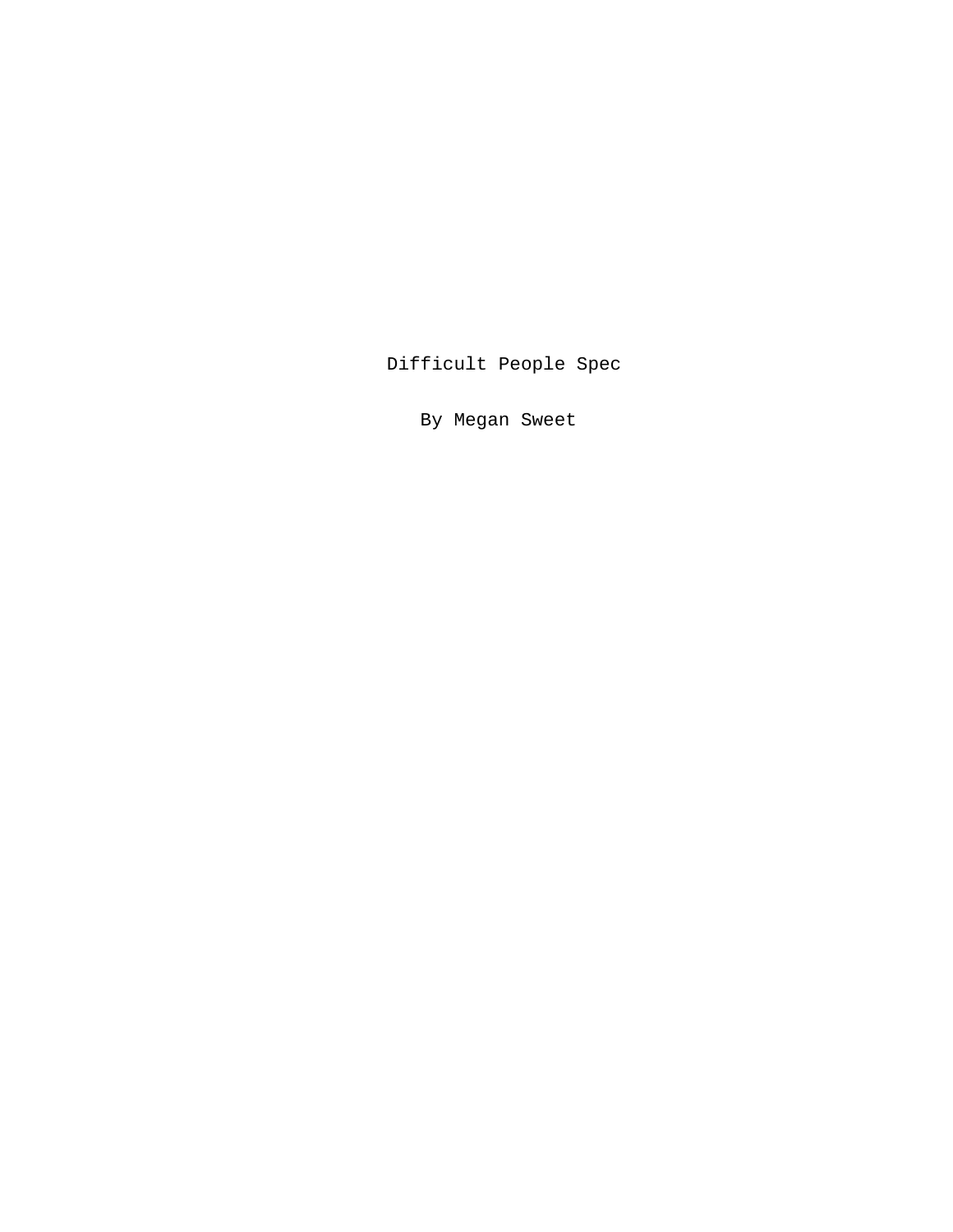## INT. BROOKLYN BAGEL STORE - MORNING

JULIE and BILLY are in line at a crowded bagel shop.

BILLY I don't know why I thought this guy would be any different. After all I met him in a Pret A Manger. There isn't a worse place in the entire world

JULIE You're telling me. Was that date really that bad?

#### BILLY

All he talked about was his last threesome. And trust me he didn't spare me a single disgusting detail

#### JUILE

My idea of a threesome is using both my phone and laptop in bed at the same time

BILLY

Anyway, it doesn't matter. I'm single and alone once again

JULIE I'm sorry the date was a dud

## BILLY

It's okay. He's the kind of guy who tweets his horoscope

JULIE

Oh no

# BILLY I dodged a bullet

## JULIE

You'll find the perfect guy one day. If it makes you feel any better I read online that Lifetime is producing a movie about the life of Ashley Judd

BILLY Perfect, that will fill the gaping hole in my life

They move up one spot in line.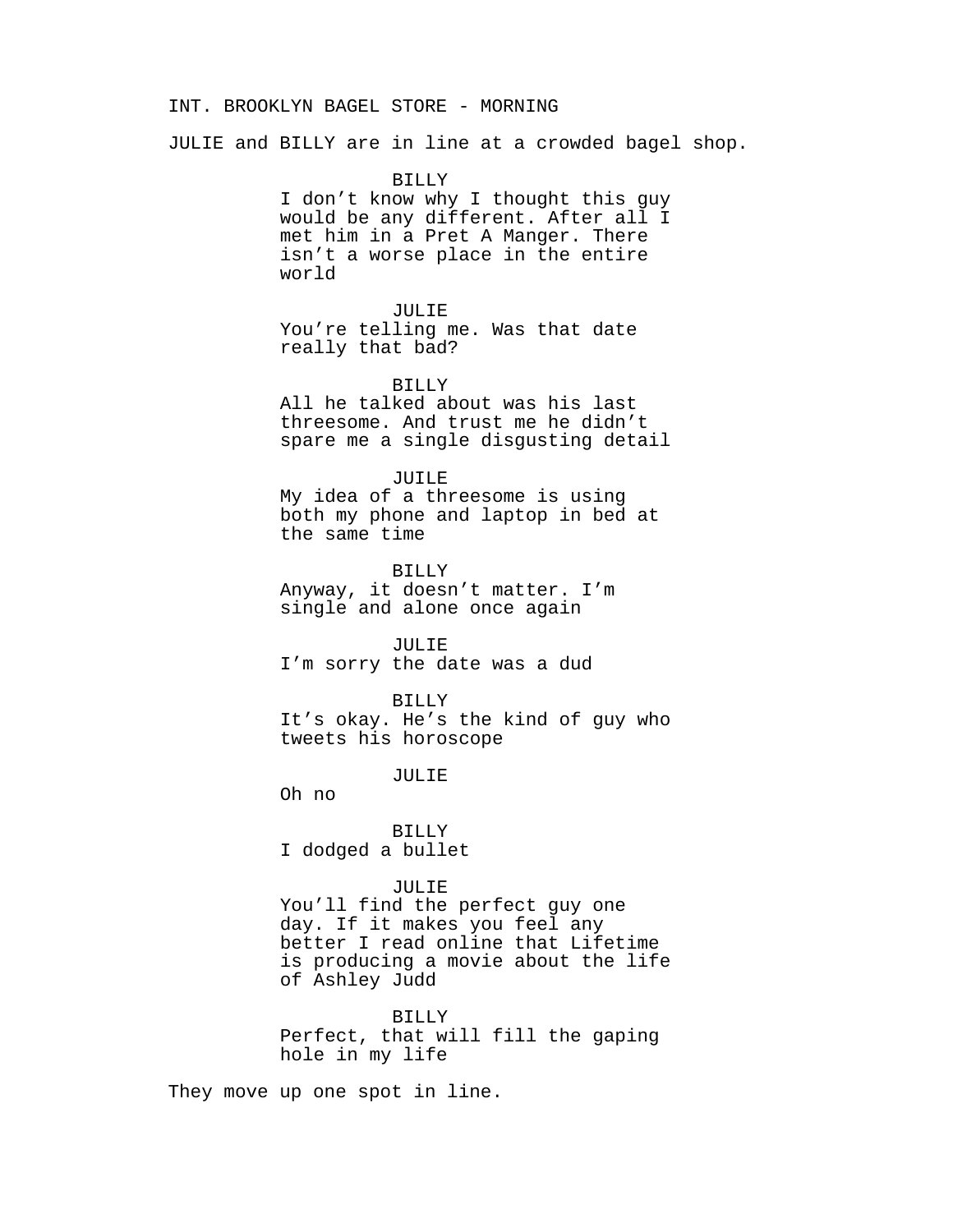JULIE Just take some time for yourself. Have a mental health day! I do it all the time BILLY Maybe that's a good idea. Besides I haven't gotten a good night of sleep since they announced the cast of the Jumanji remake They move forward another spot in line. JULIE This line is taking forever BILLY It's all thanks to that damn rainbow bagel. You know what I say? Fuck the rainbow bagel The woman in front of them starts to order. WOMAN Can I get a cinnamon raisin ba-gull? Julie and Billy suddenly look up from their phones in disgust. JULIE I'm sorry what did you just say? WOMAN (confused) I just asked for a cinnamon raisin ba-gull BILLY Oh my god JULIE No, you asked for a "ba-gull" not a bagel WOMAN How is that any different? BILLY Are you insane?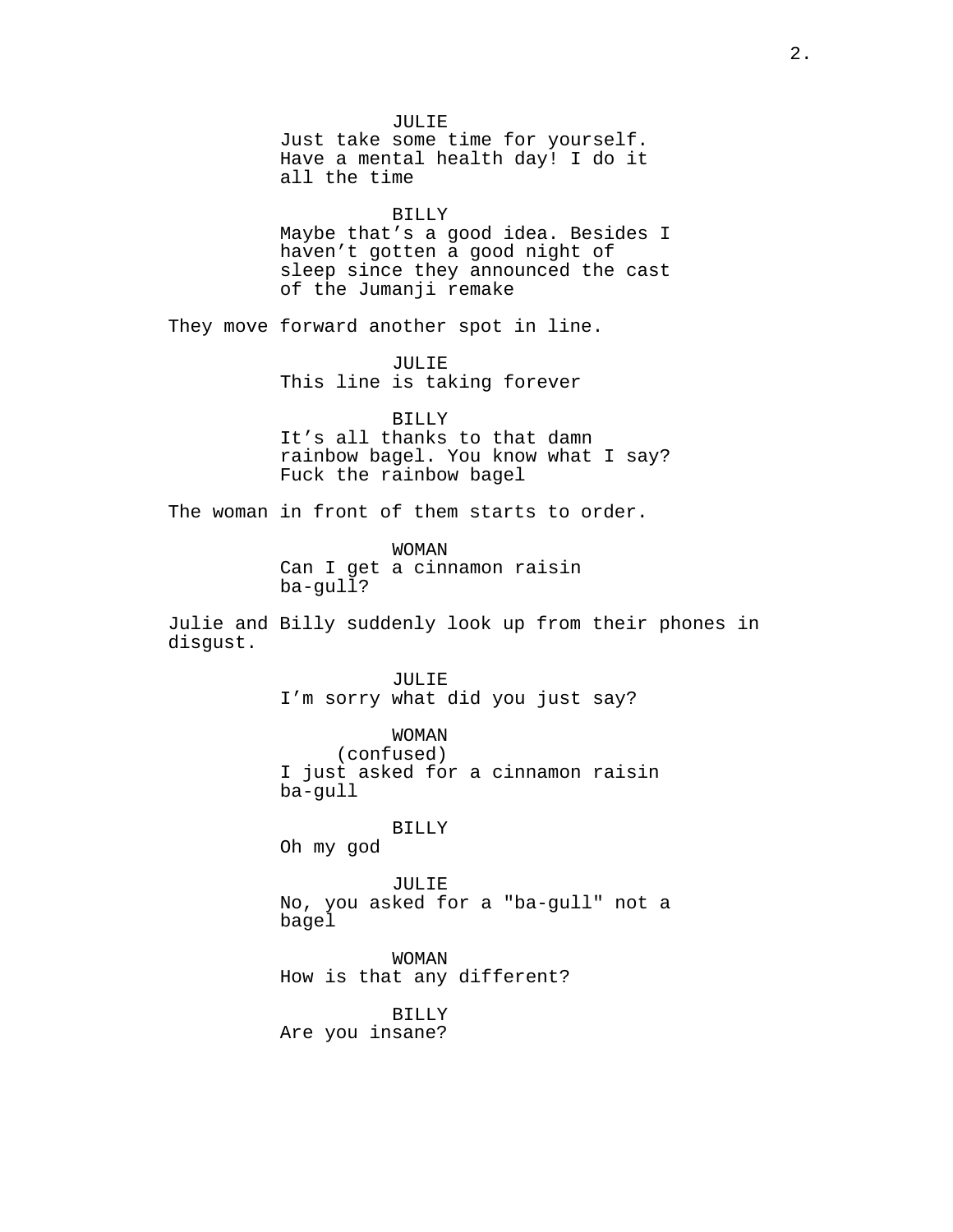WOMAN I'm sorry, I don't understand what the problem is

#### BILLY

Of course you don't. Why don't you go enjoy your "ba-gull" with some "melk" while resting your head on a "pellow." You animal! I bet you voted for Trump!

The woman grabs her bagel and rushes away nervously.

JULIE Yeah you better run!

BILLY Fucking Brooklyn

CUT TO:

INT. MARILYN'S APARTMENT - NEXT DAY

Julie lets herself into her mother's apartment. She's holding a mixing bowl.

> JULIE Mom? Are you home?

MARILYN I'm in the kitchen!

Julie walks into the kitchen to find her mom baking cookies.

JULIE Why are you baking?

MARILYN Trust me it's not by choice

JULIE Someone's forcing you to bake? Are you being blackmailed by Mary Berry?

MARILYN Is that a person?

Julie shakes her head disapproving.

MARILYN (CONT'D) I was at an event for the American Psychological Association last week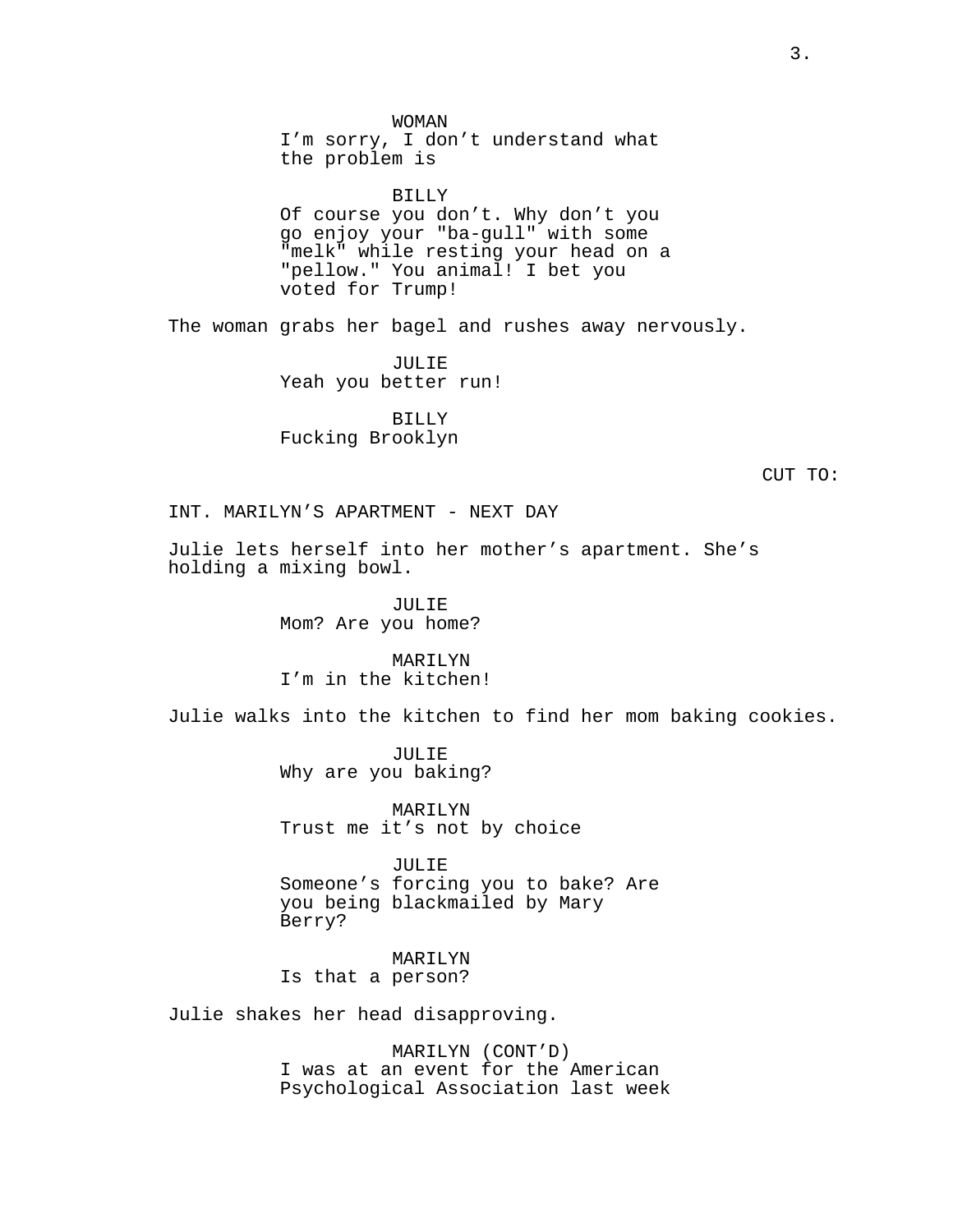MARILYN

and had a glass or four too many and signed myself up to make cookies for a charity bake sale

Julie is now eating chocolate chips out of the bag.

#### JULIE

Why don't you just get store-bought cookies and pretend you made them?

# MARILYN

They have to be homemade. Besides I'm already on thin ice with the association after my phone rang at a luncheon for PTSD awareness

# JULIE

What charity is this for?

#### MARILYN

I wanna say dogs? or maybe it was daughters? Either dogs or daughters

# JULIE

Sounds important. (beat) Here's the extra mixer you asked for. Don't worry, it's clean. I haven't used it since the time Billy and I wanted to make brownies so we went out to buy it and just ended up just stopping for ice cream on the way home instead

#### MARILYN

Great just set it down and grab an apron. We have to make 500 cookies by tonight

#### JULIE

Oh you see, there's nothing I would love more then spending the day mother-daughter baking, but I have to go do literally anything else. Besides I'm having a me day.

## MARILYN

Oh please, everyday is Julie day. I can't do this on my own! I need help!

Julie sneaks a cookie from one of the trays into her purse.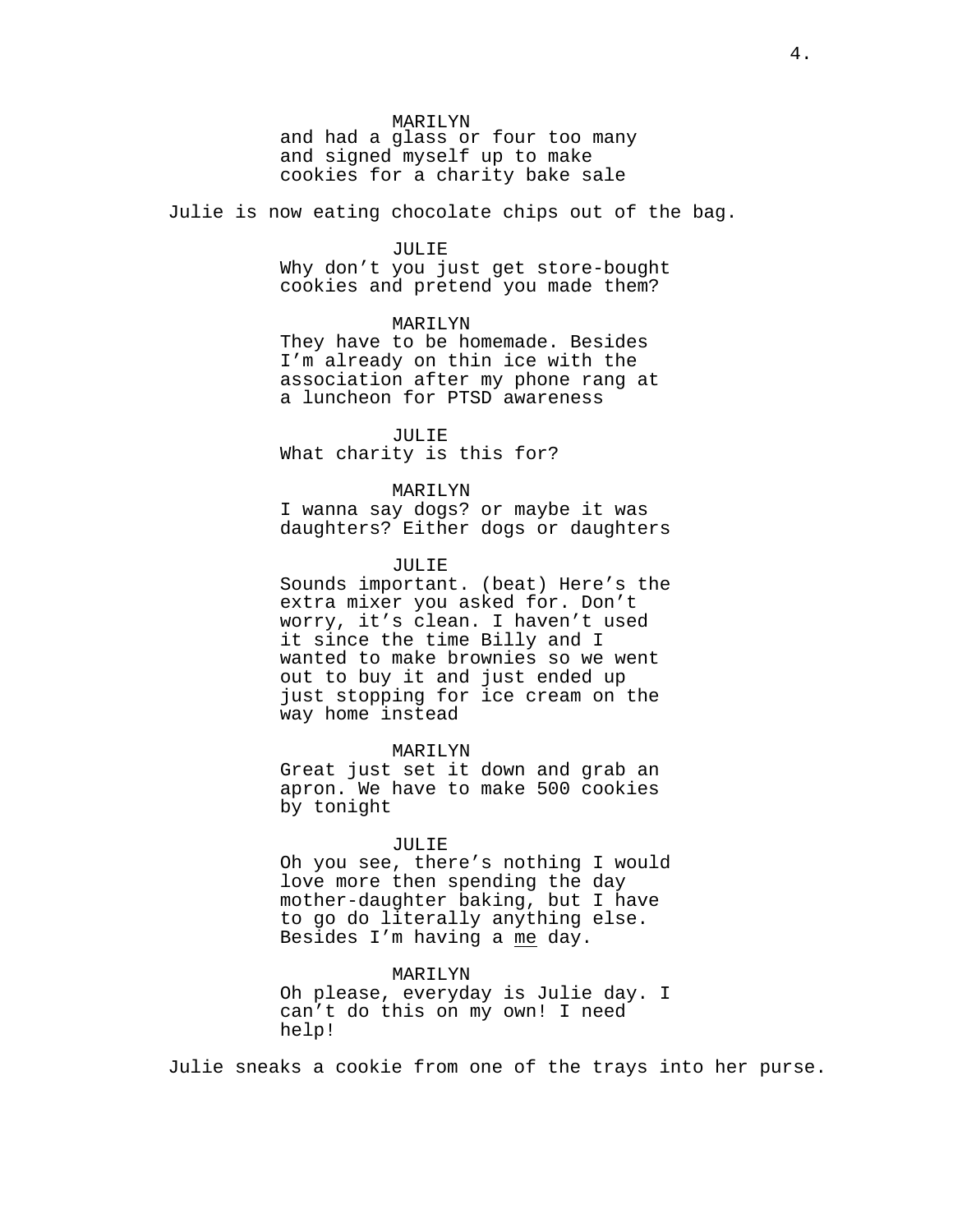JULIE

Well it looks like you've got this under control so I'm gonna head out

MARILYN Wait how many did you take?

Julie is rushing out towards the door and yells back to her mom.

> JULIE Just one! Good luck!

> > CUT TO:

INT. RESTAURANT - SAME DAY

The restaurant is completely empty and Billy is folding silverware at one of the tables. DENISE and MATTHEW walk in wearing matching pink berets. They are laughing loudly as they enter.

DENISE

Why is the restaurant so empty? It's lunch rush

BILLY

Maybe because everyone walking by sees the sad man inside pretending to fold silverware as he regrets every choice he's ever made

MATTHEW

Wow Billy, you've officially become pathetic

BILLY Where have you guys been? I've been here alone for hours

DENISE None of your business

MATTHEW Yeah it doesn't concern you

Denise and Matthew straighten each other's berets and walk into the kitchen laughing. Billy finds himself alone again. He goes back to folding silverware. He folds up three knives into a napkin.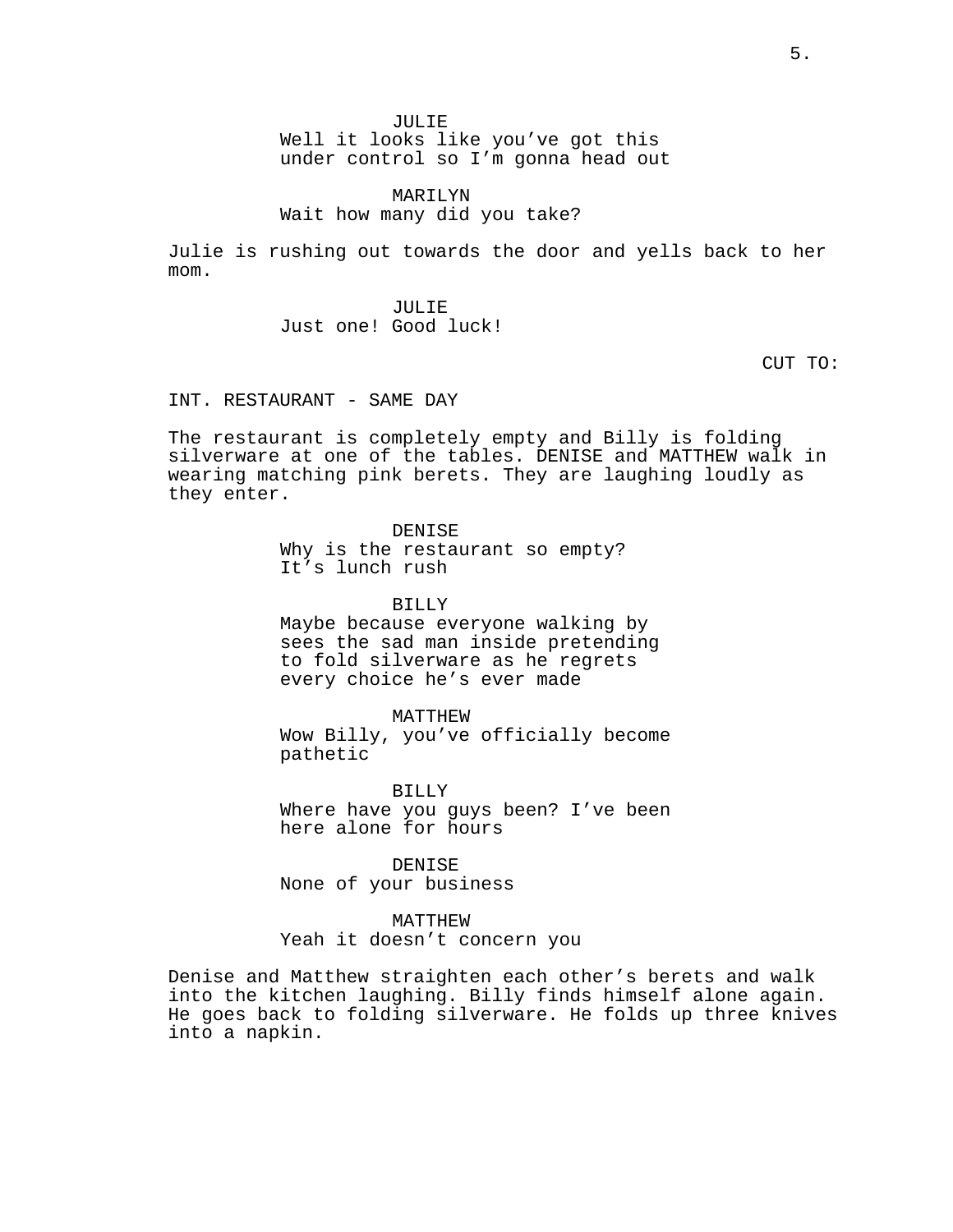BILLY My life is such a joke

An older man enters the restaurant.

BILLY (CONT'D) We're closed

MAN The sign says open

BILLY Fine. Sit anywhere

MAN

Actually, I was just walking by when I saw you in the window. Sorry if this is forward but are you about 6'2 and between the ages of 30 and 45?

BILLY

Oh god, you're going to kill me aren't you? Oh well, I lived long enough to see the female Ghostbusters, there's really nothing else worth living for

MAN (laughing) No, I'm sorry. My name is Richard Colten. I'm an executive producer on a new pop culture game show

Richard reaches out his hand and Billy shakes it hesitantly.

BILLY I'm Billy Epstein.

MAN And tell me, what do you do Billy?

BILLY Other than work in this hell hole, I'm a struggling comedian. It's all very glamorous

MAN I think you'd be a perfect contestant on our show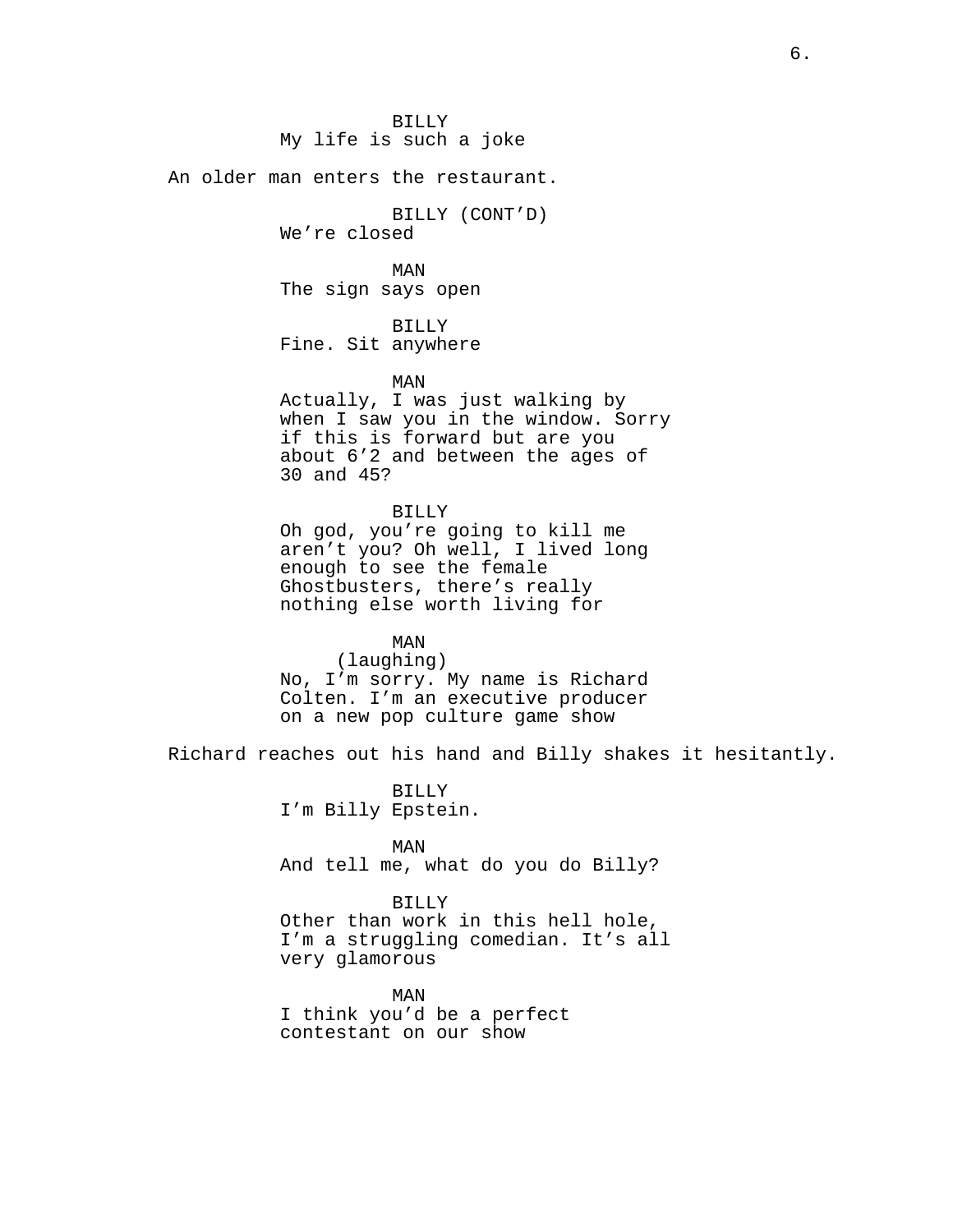BILLY I'm not sure I'm game show material. I don't really show excitement, or joy, or have a likable personality

MAN I'll tell you what, here's my card and if you change your mind give me a call

BILLY

Thanks

# CUT TO:

INT. JULIE AND ARTHUR'S APARTMENT - DAY

Julie is fixing her hair in the mirror when ARTHUR walks in with the dogs.

# JULIE

Hey Arthur

ARTHUR Hello noodles, what are you getting ready for?

JULIE Today is my mental health day

## ARTHUR

Is it the second Tuesday of the month already?

#### JULIE

I'm spending today alone doing things that make me happy. Like laughing at romantic comedies, petting service dogs in Riverside Park, and cyber-bulling thirteen year olds on Instagram

### ARTHUR

So I'm guessing you won't be attending my boss's dinner party this evening?

#### JULIE

Well I have reservations for one at Olive Garden. I'm going to starve myself all day so that I can fully take advantage of the unlimited breadsticks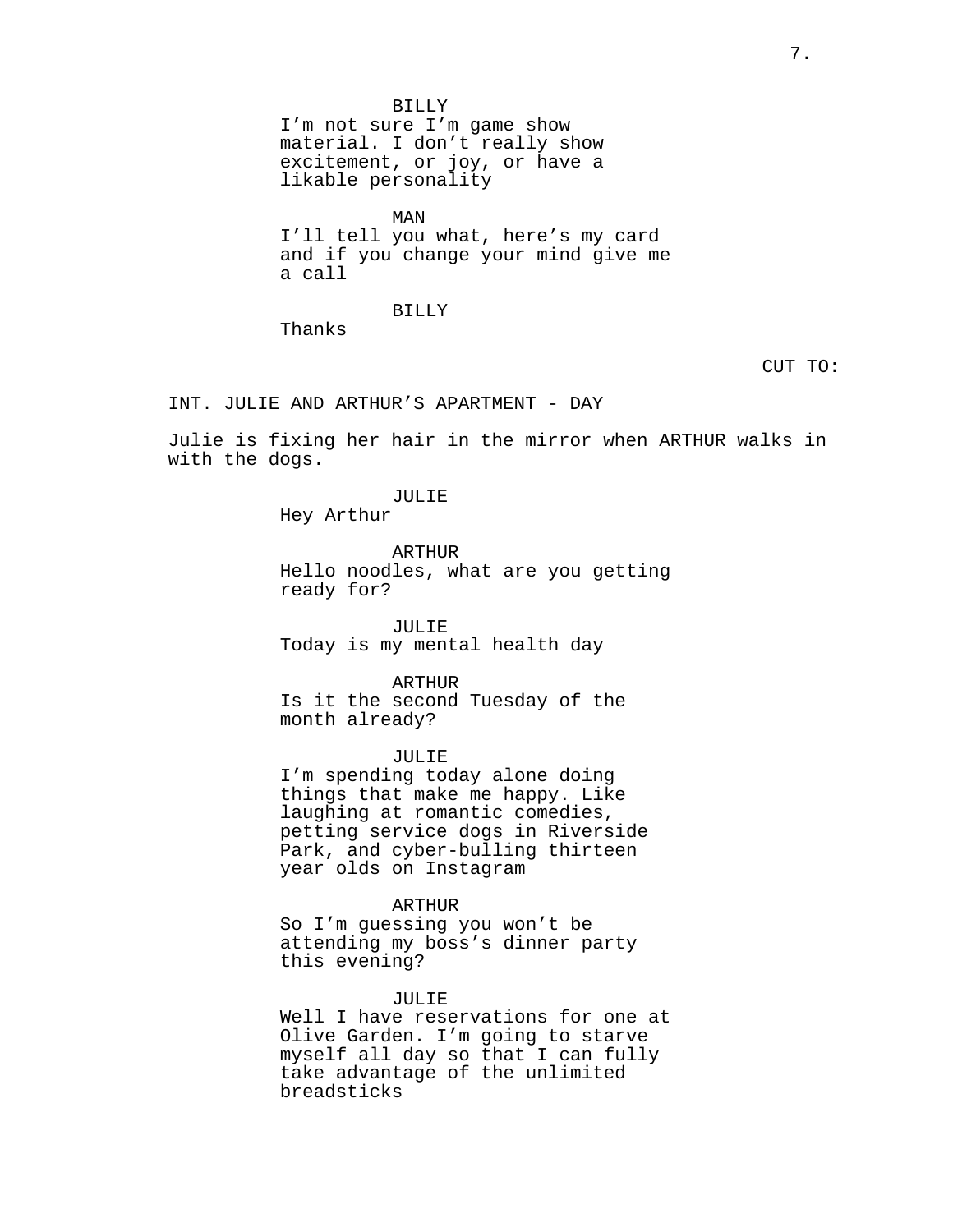Arthur looks disappointed.

JUILE But I'll probably still be hungry afterwards so I can try to stop by

ARTHUR How thoughtful of you

JULIE Alright I'm off to the movies!

Arthur leans in for a kiss goodbye but Julie leans down to kiss the dogs instead.

CUT TO:

INT. MARILYN'S APARTMENT - DAY

Marilyn is mixing ingredients together. She is covered in flour.

# MARILYN

(reading recipe) Four cups of flour and two cups of sugar" I can't believe I got myself into this mess. I should really stop drinking after 1pm

The doorbell rings and she goes to answer it. She sees a group of Girl Scouts about 12 years old.

> GIRL SCOUT Hello Ma'am do you have a moment  $to - -$

## MARILYN

(interrupting) What ever this is I don't have time for it. I'm having a baking emergency

GIRL SCOUT We are raising money for our fellow troop member who is in the hospital after--

MARILYN Wait, you girls know cookies right?

GIRL SCOUT That's not why we are here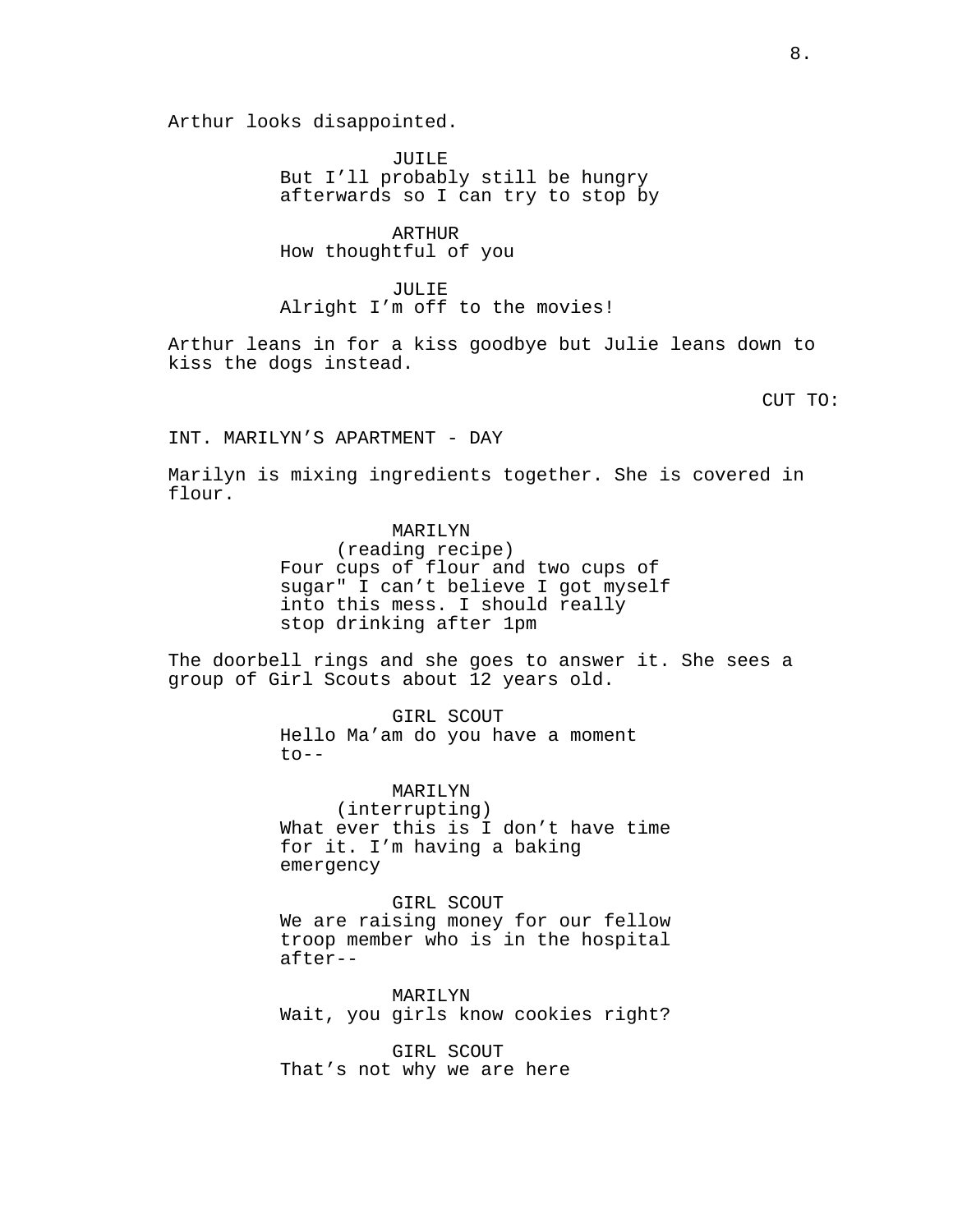## MARILYN

You know, my daughter Julie was a Girl Scout too. She sold tons of boxes of cookies but then ate them all so I had to pay for them twice. Then she called a girl in her troop a skank and was asked to turn in her vest. Anyway come in, come in!

The Girl Scouts look at each other nervously, but enter the apartment. Marilyn leads them to the kitchen.

> MARILYN (CONT'D) So here's what I need from you. 500 homemade cookies in three hours

## GIRLS SCOUT

Ma'am we really don't have time. We are trying to raise money for our friend--

# MARILYN

(interrupting) How about you help me and I buy your little friend a brand new bike

#### GIRL SCOUT

She actually is in the hospital because she got hit by a car while riding her bike. She's paralyzed

# MARILYN Well, that's unfortunate. How about

this, if you help me out I'll write your friend a big fat check

The girls form a little huddle to contemplate the offer.

# GIRL SCOUT (to the others) Well, we *do* need to earn our help the elderly badge. I say we do it!

The other girls nod in agreement.

GIRL SCOUT (CONT'D)

We're in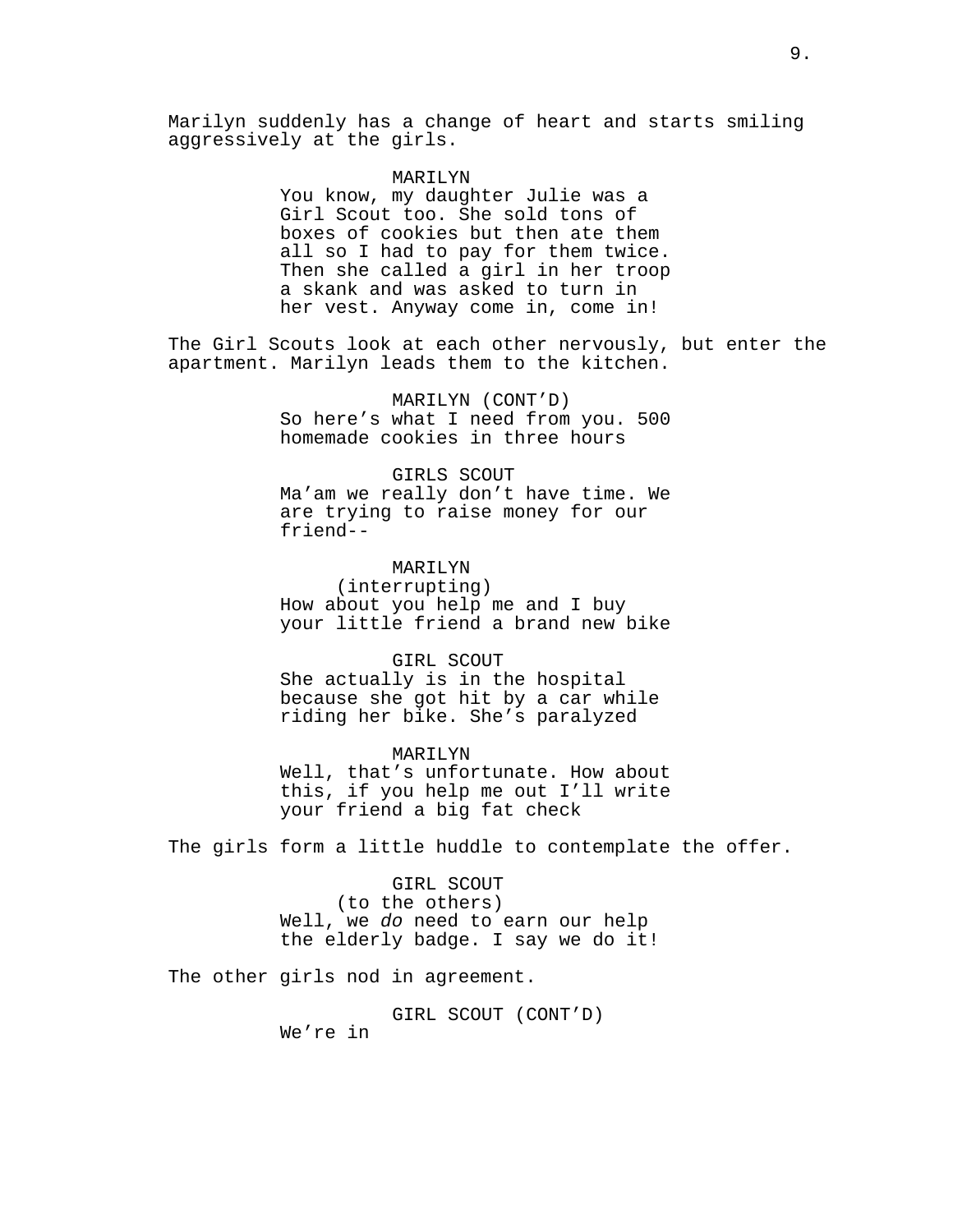MARILYN

Wonderful! These cookies aren't going to bake themselves girls! I'll be upstairs fixing my hair, if you need anything call someone else!

She leaves the girls in the kitchen and heads upstairs.

CUT TO:

EXT. NYC STREET - DAY

Billy is standing on the corner outside the restaurant after his shift. He stares at the card the man gave him earlier.

# BILLY

Fuck it

Billy pulls out his phone and dials the number.

BILLY (CONT'D) Hi Richard? This is Billy Epstein, I met you earlier--

RICHARD Ah yes! Billy! Glad you decided to call

BILLY

Yeah, I just wanted to let you know that I'm in. I'll do the show

RICHARD That's wonderful! We are actually doing a run through in an hour if you can get down to the studio

BILLY Yeah sure I can be there

RICHARD

Wonderful!

# BILLY

Wait this isn't one of those Japanese game shows where I'll end up in a diaper with someone force feeding me baby food right? Because I've been down that road before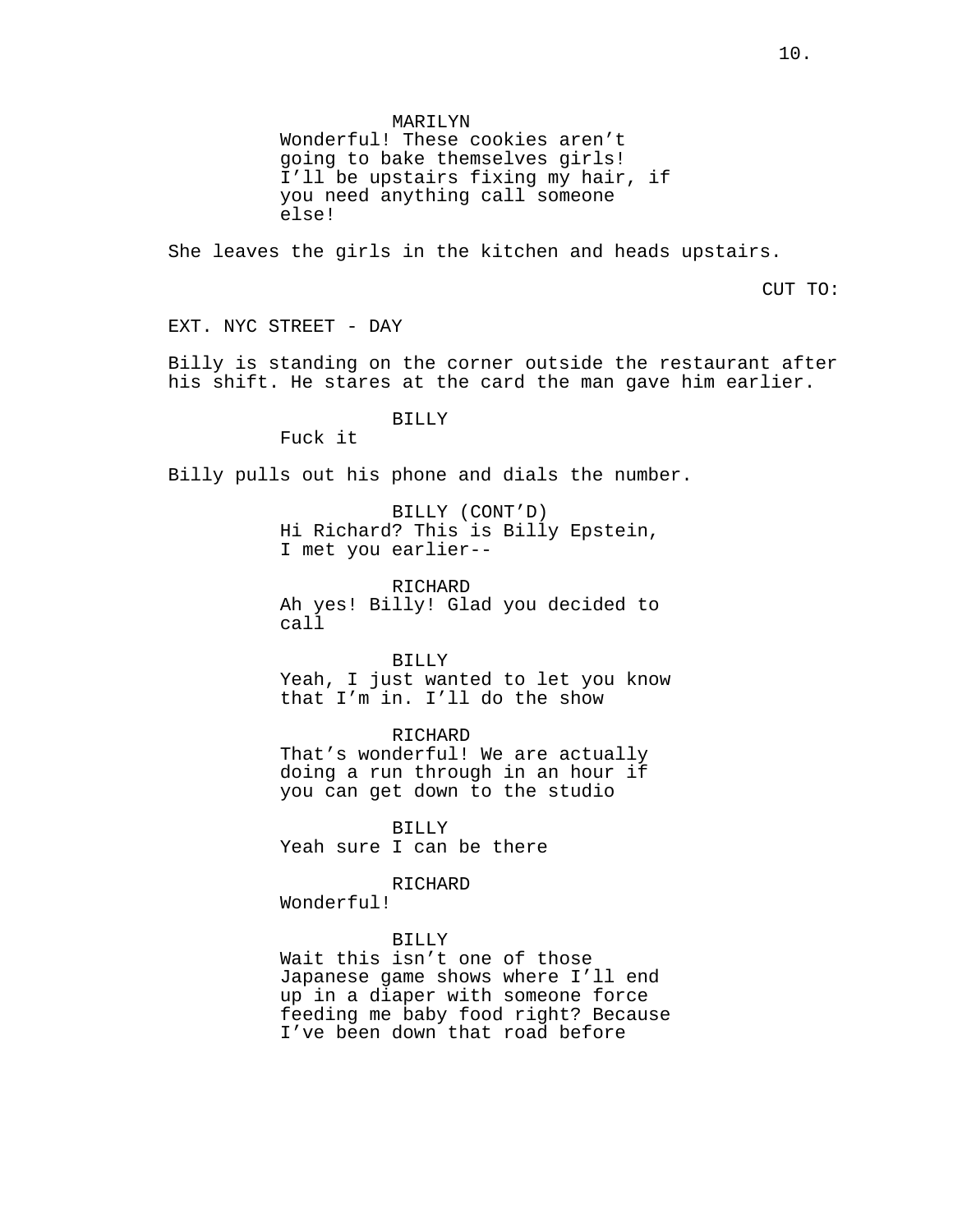RICHARD Not at all. It will be a test of your pop culture knowledge. Nothing embarrassing

BILLY Okay, I'll see you soon

Billy hangs up the phone and calls Julie. He gets her voicemail.

> BILLY (CONT'D) Hi Julie it's me. I got asked to be on some new pop culture game show. I don't know what is is but at least it's exposure. Anyway I was hoping you could come with and quiz me beforehand. Also remind me to tweet @midnight that they missed a huge opportunity by not airing one of my hundred tweets on their show. They ask everyone to make a celebrity winter themed and I tweet Sarah Jessica Parka, I mean c'mon! Call me back when you get this.

He hangs up and starts heading down the street.

CUT TO:

### INT. SUBWAY TRAIN - DAY

Julie is riding a crowded F train. She is standing in the middle of the train holding onto the center pole. Suddenly the train comes to a harsh stop. The lights flicker on and off.

> TRAIN OPERATOR (V.O) Ladies and gentlemen we are momentarily being held by the dispatch due to an earlier incident at 42nd street, we are sorry for the inconvenience.

JULIE Some dumbass probably dropped his phone on the tracks

A baby starts crying. An old man takes off his shoes and socks. A group of subway performers turn up the volume on their boom box and start their routine. Two tourists dressed in "I heart New York" gear and holding M&M store bags raise a selfie stick in the air to take a photo. Julie screams.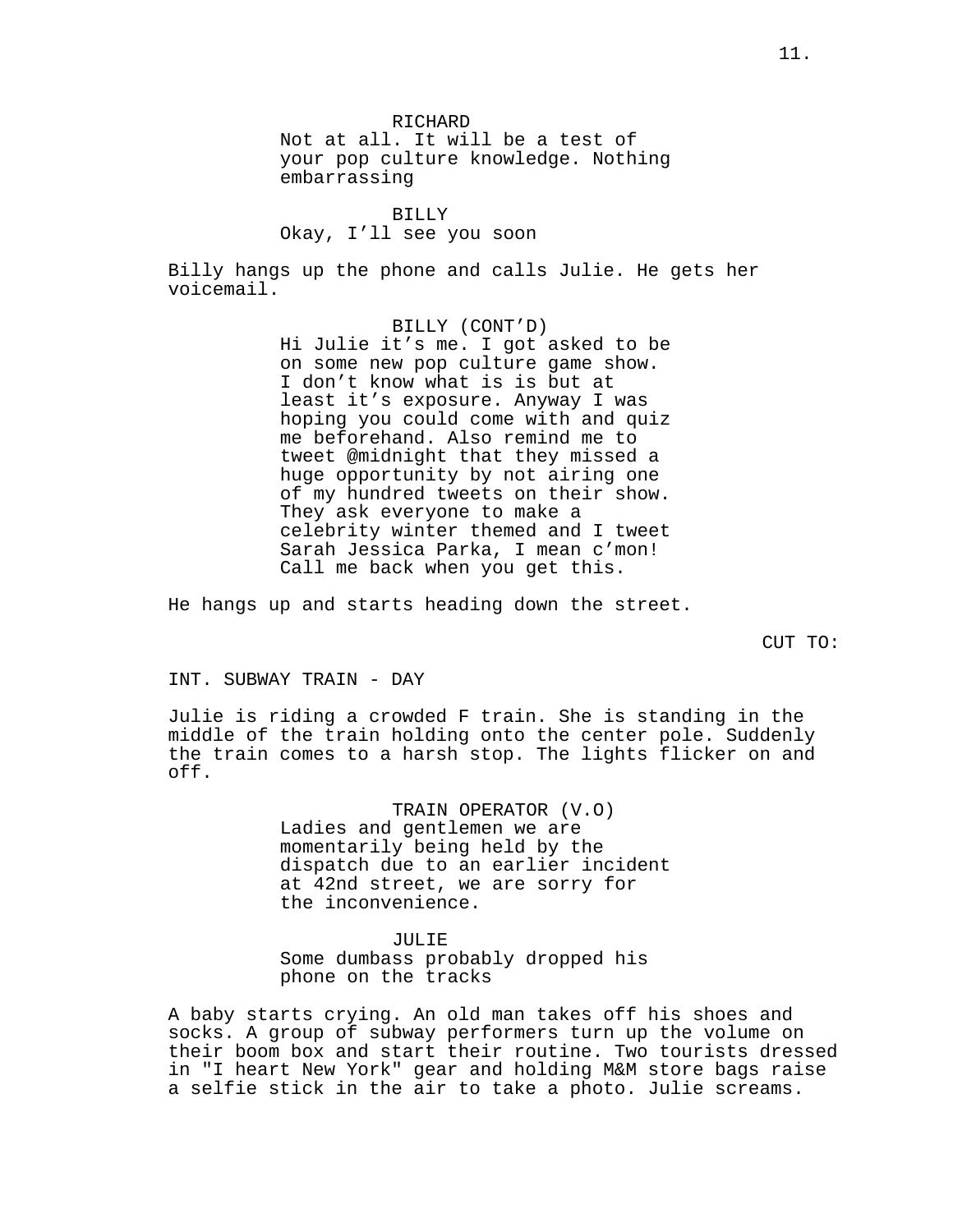CUT TO:

INT. GAME SHOW STUDIO - DAY

Billy is in the hair and makeup room getting touched up before the rehearsal taping. He is on his phone sending Julie a "Where are you?" text. A production assistant enters.

> PA Mr. Epstein would you like some sparking water?

The PA hold up three flavors of LaCroix sparkling water.

BILLY I'll take the passionfruit now, the kiwi pineapple in 45 minutes, and the apple cranberry one should be destroyed because I'm not a barbarian. If I wanted the worst flavor I would have gone to Costco and bought a giant variety pack like a peasant.

The PA hands him the water and rolls his eyes before walking out. The makeup artist continues to touch up Billy's face.

> BILLY (CONT'D) (excited) So that's what it's like to yell at a PA. I'm like Katherine Heigl on the set of 27 Dresses!

> > CUT TO:

INT. SUBWAY TRAIN - LATER IN THE DAY

Julie is now leaning her entire body against the middle subway pole. She is visibly sweating and fanning herself with her hand.

> JULIE Of course this is the one train without air conditioning, meanwhile there's a whole open space for people just because they're in wheelchairs.

A man in the handicap section of the train in a wheelchair glares back at her.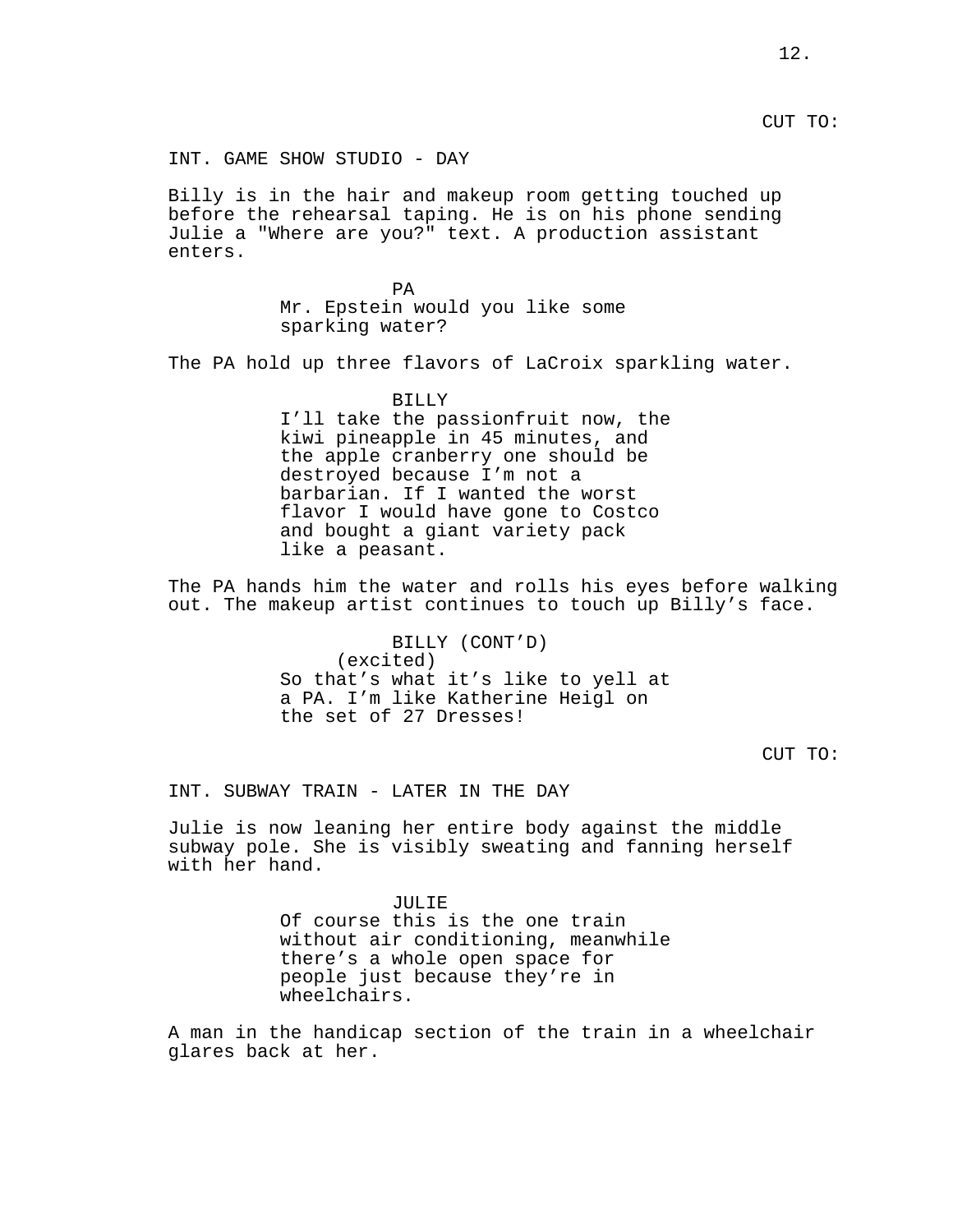JULIE (CONT'D) (yelling towards him) Oh yeah sure, I'm a horrible person. You know a lot of people have disabilities, you just can't see them...with your eyes.

Julie lays her purse down on the dirty floor of the train and sits on it.

> TRAIN OPERATOR (V.O) Ladies and gentlemen MTA would like to apologize for the delay and assure you that we will be moving shortly.

A man starts urinating in the corner of the train. Julie looks at her phone and sees "no service."

> JULIE I'm like a modern day Anne Frank

> > CUT TO:

INT. MARILYN'S APARTMENT - DAY

The Girl Scouts are covered in flour and working hard in the kitchen. They have an assembly line going. Arthur enters.

> ARTHUR Marilyn? Hello?

He walks into the kitchen and notices the girls baking.

ARTHUR (CONT'D) Oh, hi there

GIRL SCOUT Are you a pedofile?

ARTHUR No, why would you think that?

GIRL SCOUT Your glasses

ARTHUR What's wrong with my--

Marliyn enters the kitchen.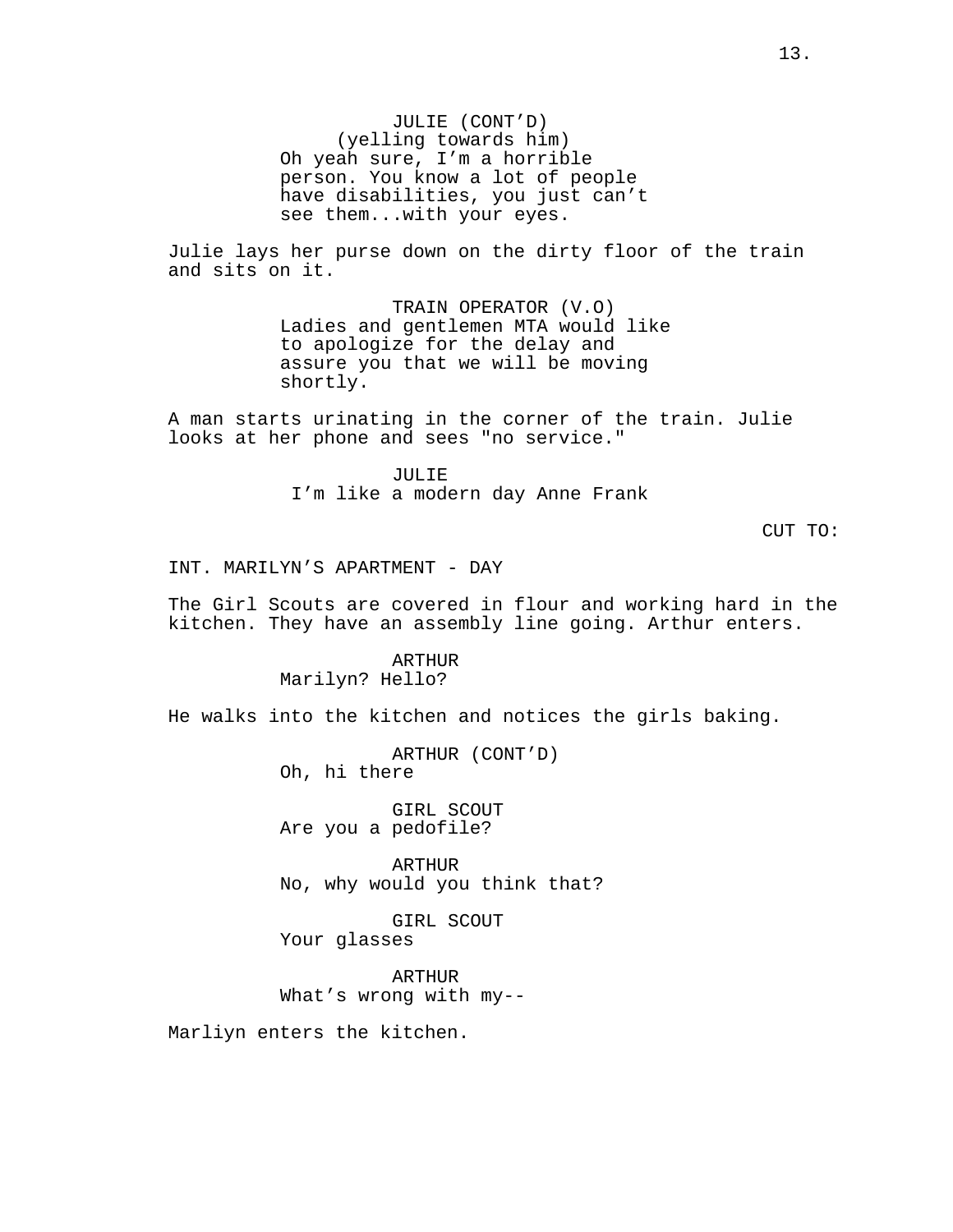## MARILYN

Don't worry girls he's not a pedofile, he's just an alcoholic. And my daughters boyfriend

# ARTHUR

I'm not an alcoholic Marilyn we've talked about this

## MARILYN

What can I do for you?

# ARTHUR

I'm looking for Julie. She hasn't tweeted in three hours and I'm worried something happened to her. When I call it goes straight to voicemail

#### MARILYN

Did you check Olive Garden?

# ARTHUR

Yes they said she never showed up for her reservation

## MARILYN

I'm surprised they even still let her make a reservation there after she got caught hoarding breadsticks into her purse, twice

#### ARTHUR

Or that time she stuffed a whole plate of ravioli in her shirt and claimed it was stolen by a group of youths so she could get a free meal

#### MARILYN

Well, I'm sure she's fine. You know Julie, she can take care of herself. In fact she's a little too good at it

# ARTHUR

I guess you're right. It's just not like her to ignore her phone

Marilyn is now watching the girls closely and inspecting the trays of cookies.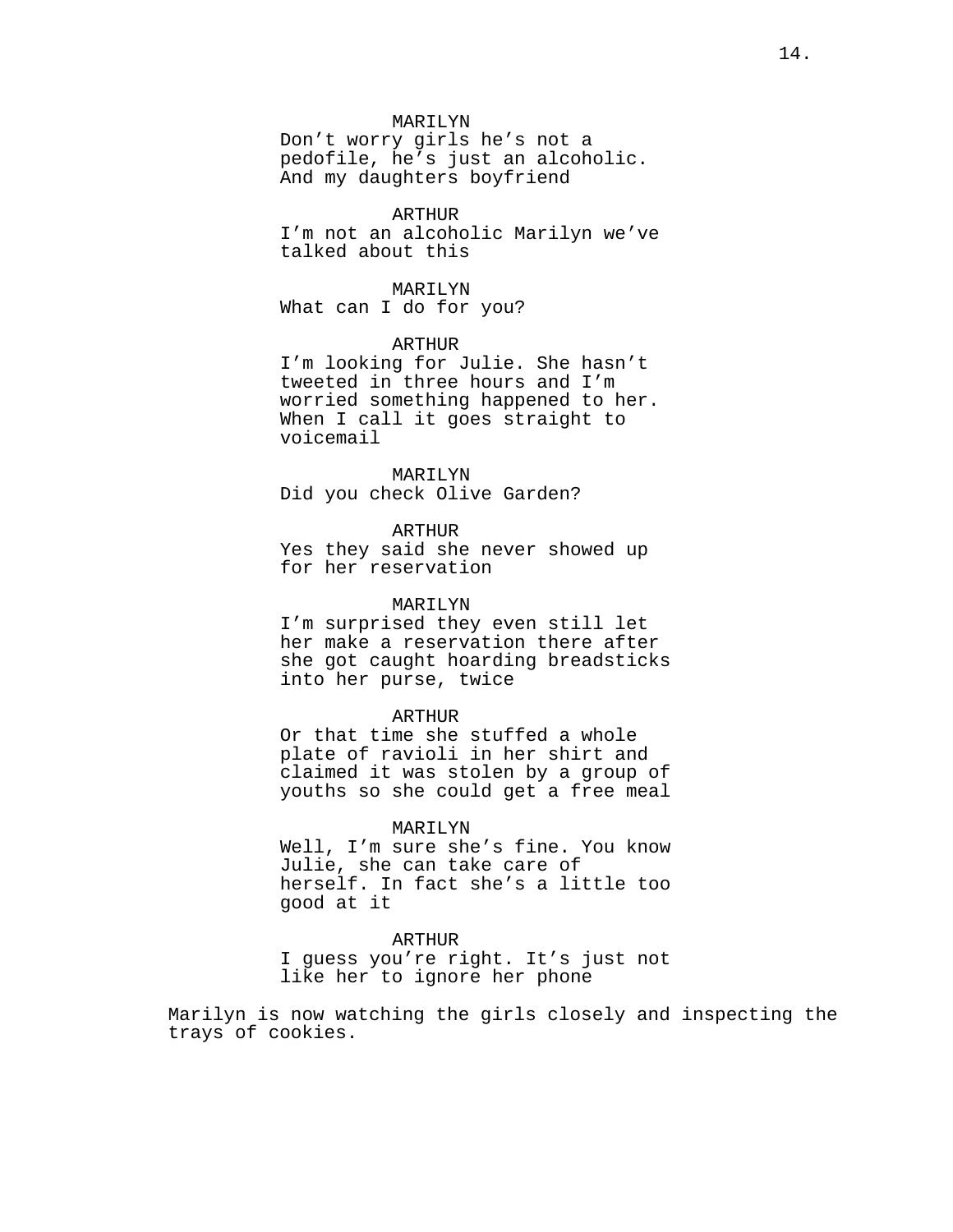ARTHUR (CONT'D) What exactly is happening here?

# MARILYN

I've captured these Girl Scouts to help me make cookies for a charity event. I tried to recruit the UPS guy too but he got away

#### ARTHUR

It kind of seems like you're holding young girls hostage and forcing them to work

## MARILYN

You're overreacting, then again you've probably been drinking

## ARTHUR

I haven't but I do believe that you've kidnapped a bunch of Girl Scouts

# MARILYN I didn't kidnap them, I'm just keeping them here for my own benefit

ARTHUR Yes, my point exactly

Marilyn watches as the girls work quickly trying to make the cookies. One girl wipes sweat off her face but gets flour all over. Another girl is inserting chocolate chips one by one into the cookies. Another girl is crying in the corner.

> MARLYN I've created a child sweatshop

> > CUT TO:

INT. GAME SHOW STUDIO - DAY

Billy is being led onto the set with the two other contestants. He tries to call Julie again.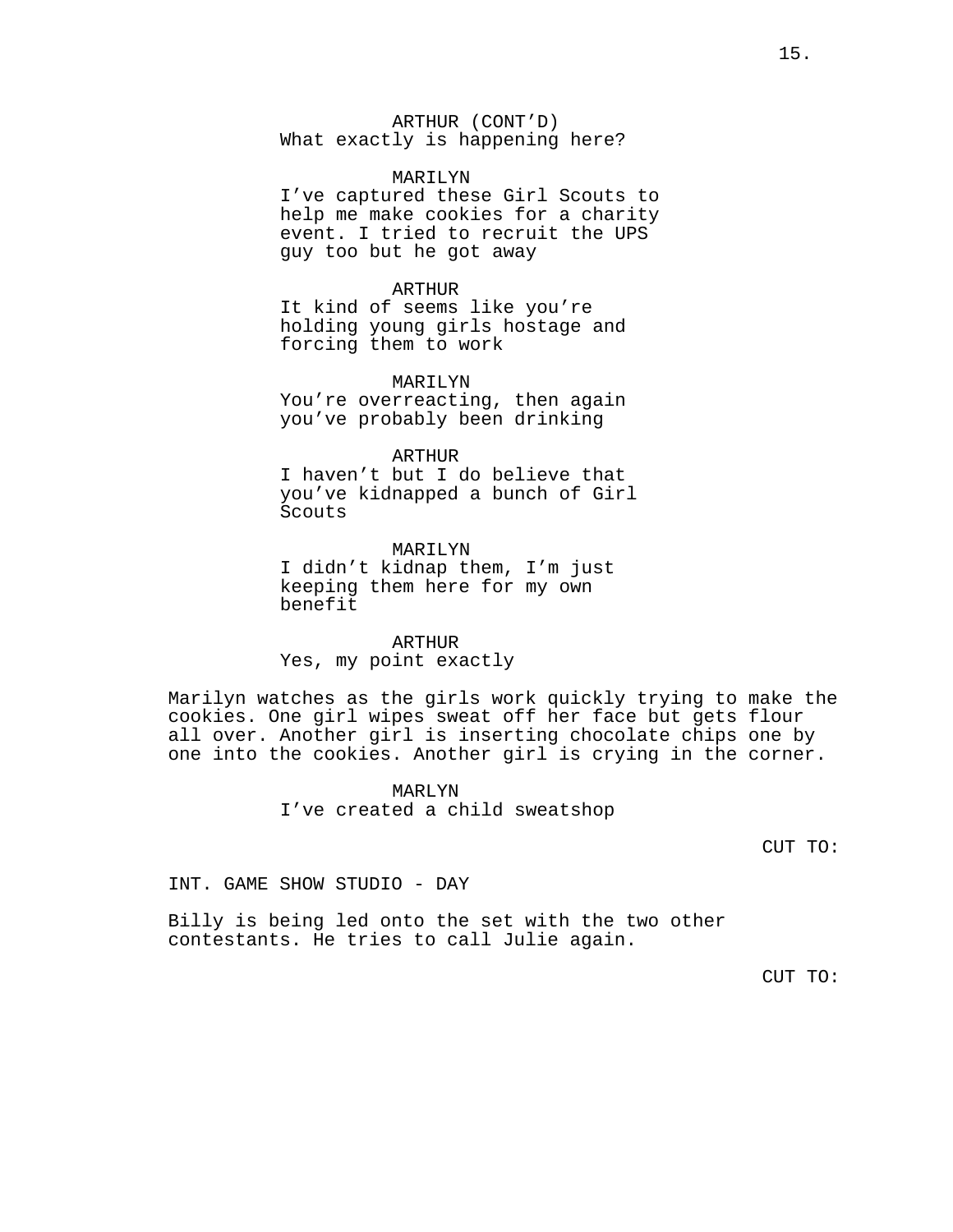INT. SUBWAY TRAIN - SAME TIME

Julie is now laying on the floor of the train using her purse as her pillow. Her makeup is a mess. Children are crying in the background. Her phone starts buzzing. She looks at it confused.

> JULIE What? I have service!

Julie answers the phone.

JULIE (CONT'D) Hello?! Billy?!

CUT TO:

INT. GAME SHOW STUDIO - SAME TIME

BILLY

Julie?! Where the hell are you?

CUT TO:

INTERCUT- PHONE CONVERSATION

JULIE I'm on the F train!

BILLY

Lucky you

JULIE No the actual F train. we're stuck and the train hasn't moved in hours

BILLY Move over James Franco, this is your 127 hours. (beat) What stop are you closest to?

JULIE I think I'm somewhere in between Herald Square and Bryant Park

BILLY (gasping) That's horrible. But hey, I have good news, I'm about to be on a ga-- show

Julie's cell service starts to cut out as Billy continues.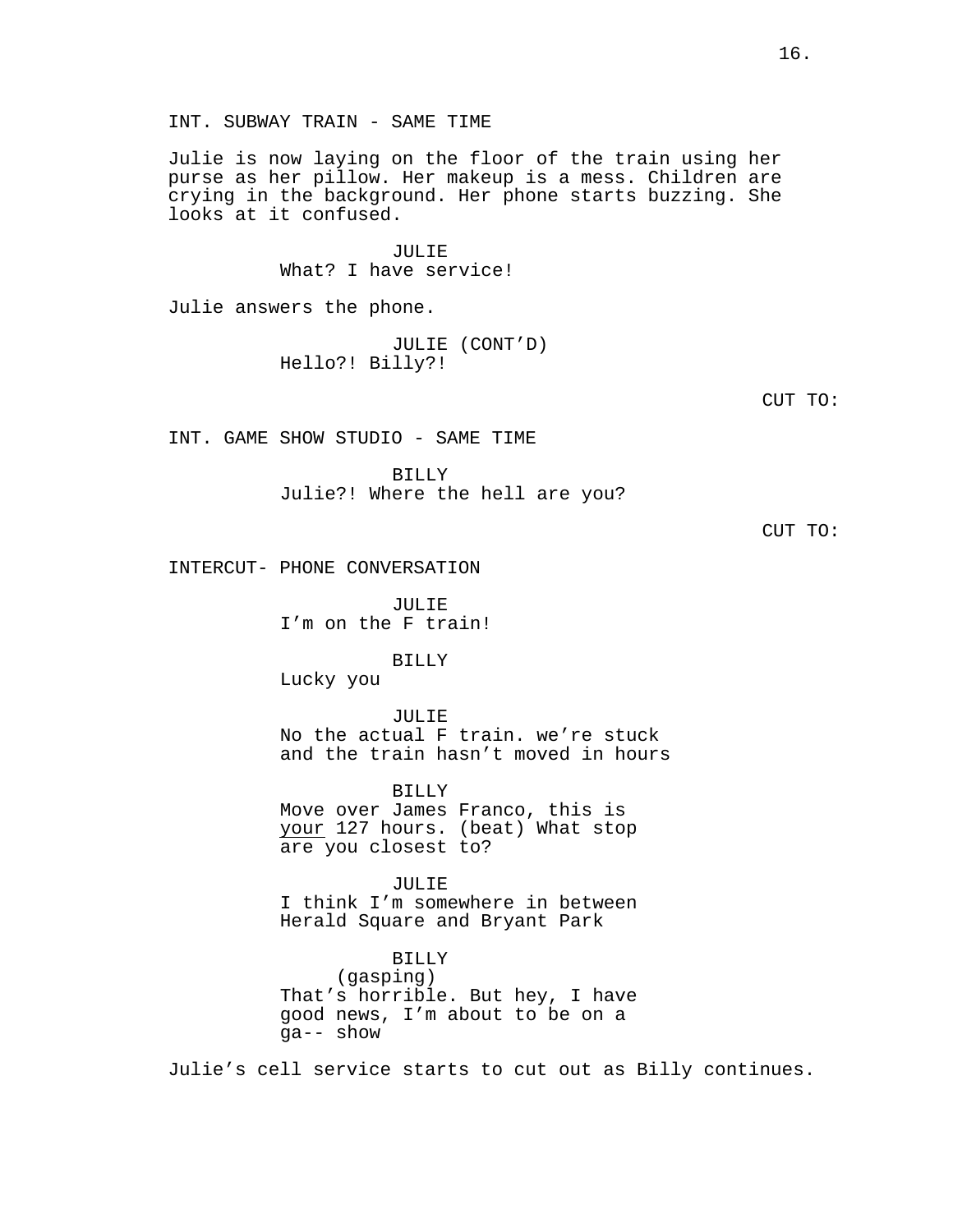BILLY (CONT'D) (continued) It's going to be great and don't worry Carson Daley is no where to be seen

Julie starts to sit upright.

JULIE Wait, a gay show? what's that? Although makes since for Carson Daley to be laying low

BILLY No not a gay show, a ga-- show

JULIE My service is really shitty down here. Thanks a lot De Blasio. Hold on let me try to get to higher ground

Julie stands up and stares down an old woman who is sitting on one the seats asleep.

> JULIE (CONT'D) (to the woman) I'm sorry ma'am but you're going to have to get up so I can stand on the seat and talk to my friend

The old woman doesn't wake up. Julie steps up onto the sides of the seat with one leg straddling each side of the woman.

JULIE (CONT'D)

Billy?

BILLY Yes I can hear you

JULIE

Thank god

A man notices Julie on the phone.

MAN Hey! Kathy Griffin over there has cell service! Give me that phone!

JULIE (to the man) Suck my dick!

Billy is escorted to his spot behind a podium.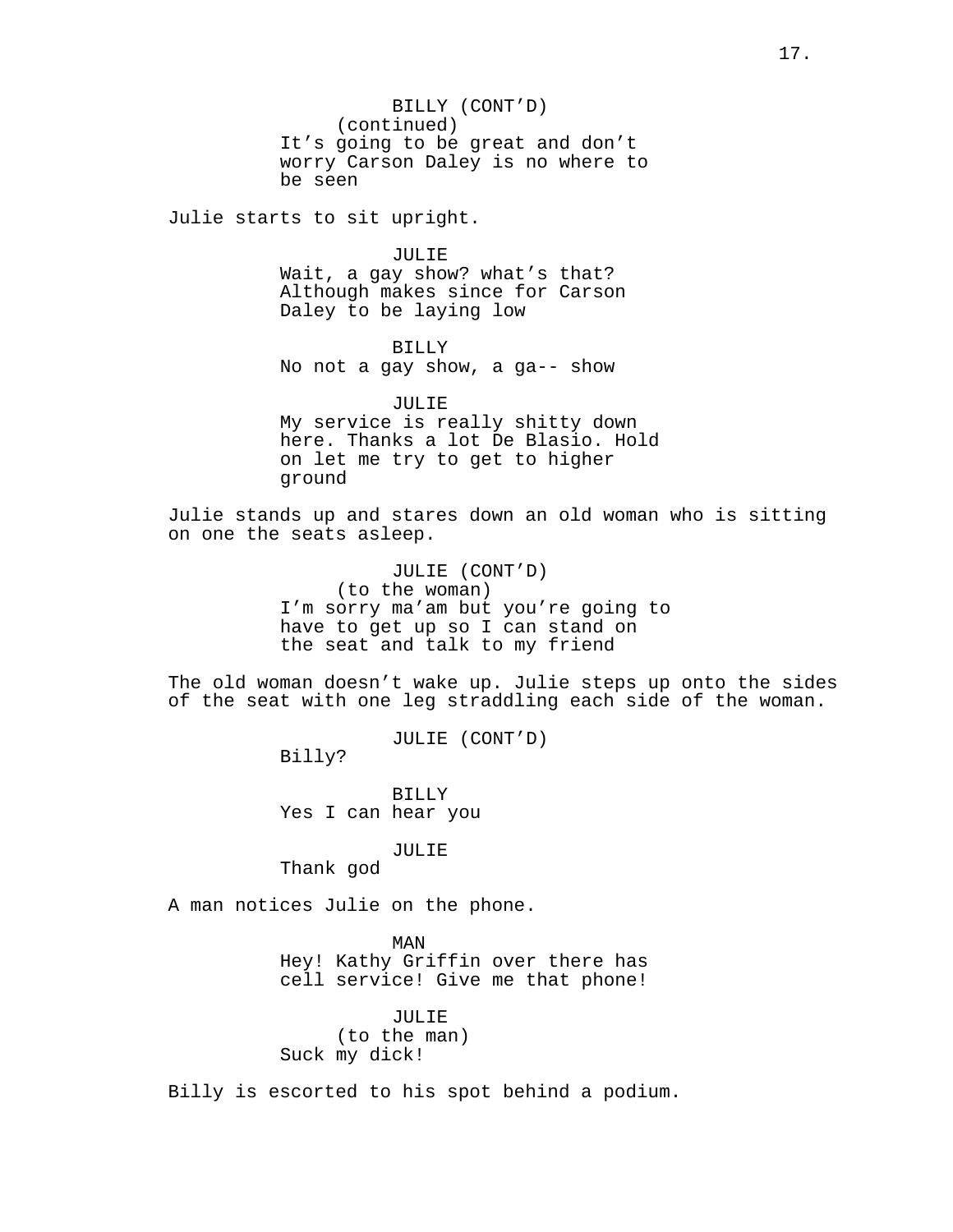BILLY What's going on down there?

JULIE It's chaos. Someone just called me Kathy Griffin

BILLY This truly is Trump's America

JULIE This is a nightmare and I missed my Olive Garden reservation! I'm starving I haven't eaten all day!

BILLY I hope you g-- and then you ca--

JULIE Wait Billy you're cutting out again. Billy?!

BILLY

Julie?! Hello?

JULIE I don't know if you can hear me but if I die down here please tell everyone that I blocked Kevin Spacey on Twitter, not the other way around

Her phone clicks out and the call is dropped.

CUT TO:

INT. MARILYN'S APARTMENT - DAY

Marilyn is pacing in the kitchen.

MARILYN This is bad, isn't it?

ARTHUR It's not the worst thing you've ever done

MARILYN

I'll just send them home and tell them to lie to their parents about where they've been. No one has to know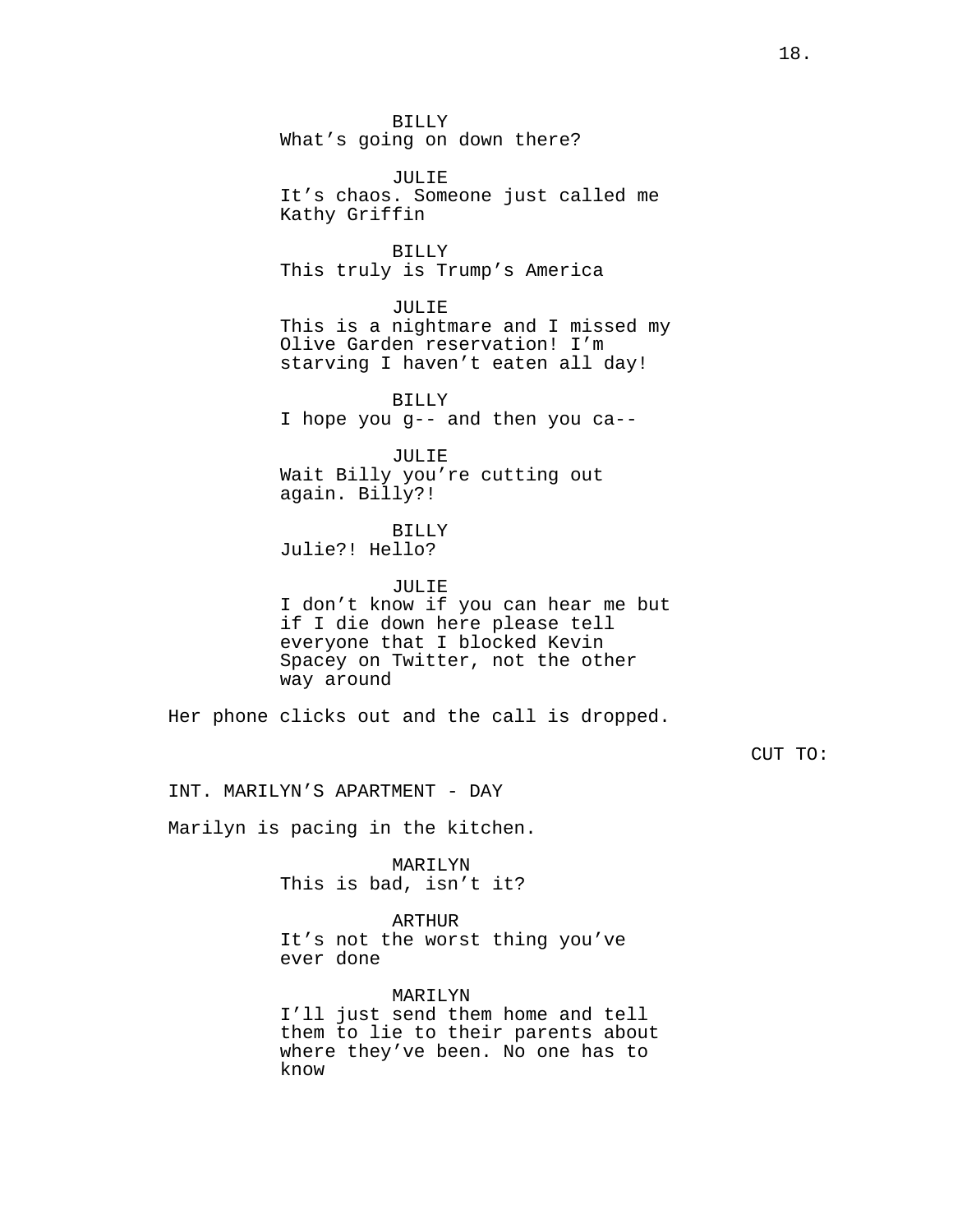Arthur takes a cookie off one of the trays and eats it. He immediately spits it out into his hand.

> MARILYN (CONT'D) What are you doing? those aren't for you!

ARTHUR They're horrible. Way too much salt

MARILYN What are you talking about?

Marilyn takes a cookie and bites into it. She immediately spits it into Arthur's other hand.

> MARILYN (CONT'D) What did you girls do?!

GIRL SCOUT (terrified) We followed the recipe just like you asked

MAR TI<sub>.</sub>YN Well obviously you didn't get a badge for reading because you can't tell the difference between the words salt and sugar.

Marilyn points to the two containers labeled salt and sugar. Another Girl Scout opens the containers and looks inside closely.

> GIRL SCOUT Um, ma'am? The containers are labeled wrong. The "sugar" is actually labeled "salt"

> > MARILYN

Well, I'm going to blame the day drinking because *I* don't make mistakes

ARTHUR How am I the alcoholic?

MARILYN This is a disaster. Thank god these are only for a dog charity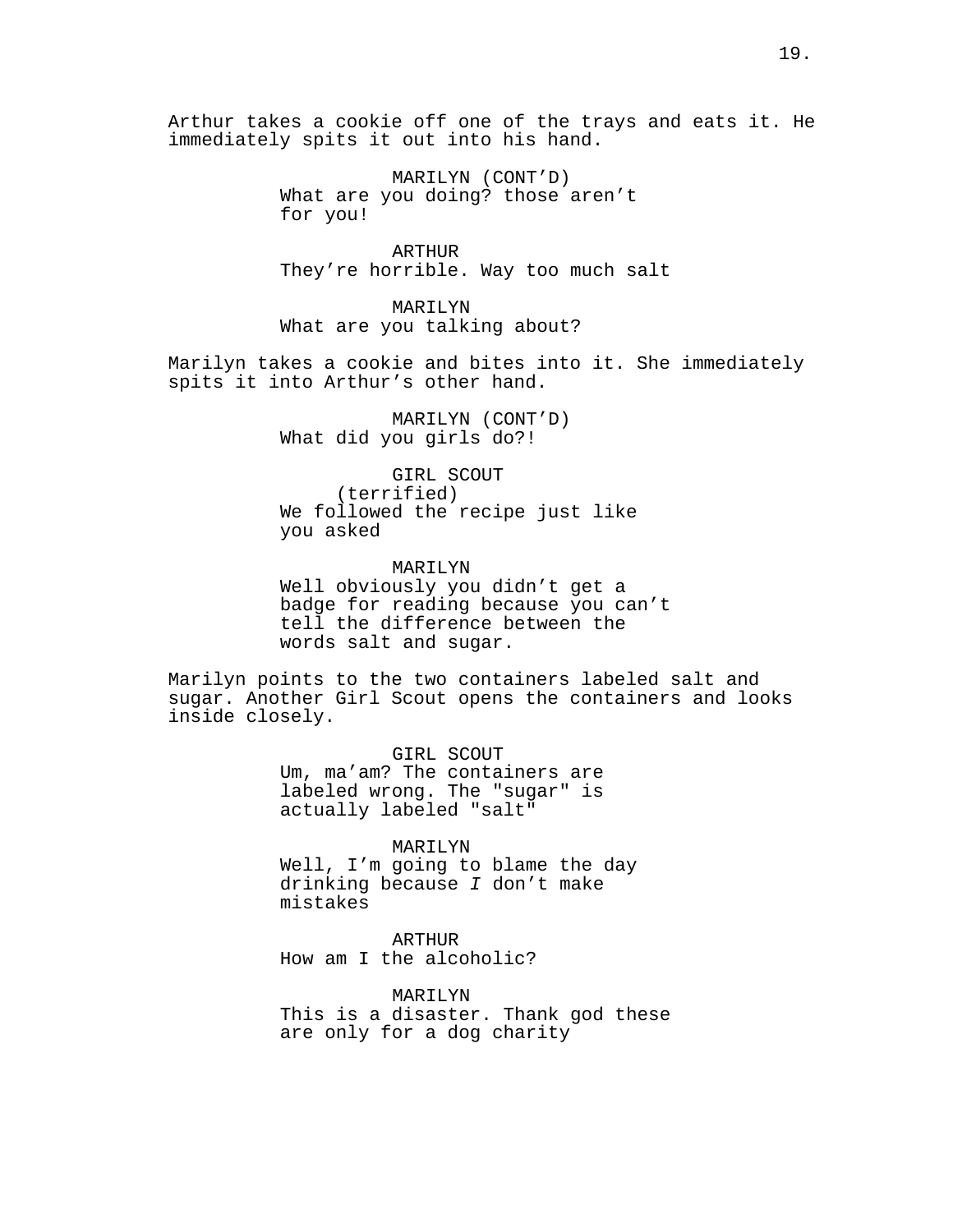GIRL SCOUT I thought it was daughters?

# MARILYN

Who cares?!

In the background Arthur lurks awkwardly trying to figure out what to do with the half-chewed cookies he is still holding in his hands.

## END OF ACT II

INT. GAME SHOW STUDIO - DAY

The game show is about to start taping. The stage manager approaches Billy's podium.

# STAGE MANAGER

Alright we are just about ready to get started. The host is going to introduce you so make sure you look into camera 1 and wave

BILLY Do I have to wave? It just feels so forced.

STAGE MANAGER What would you rather do?

BILLY I don't know, Joe Biden finger guns?

STAGE MANAGER Whatever, I don't care. This show will never make it to air anyway

BILLY

Wait, what?

The host walks over to introduce himself to the three contestants. He turns and sees Billy. Billy freezes.

> BILLY (CONT'D) Oh shit, it's Pret A Manger guy

The host walks over to Billy.

HOST Billy, good to see you again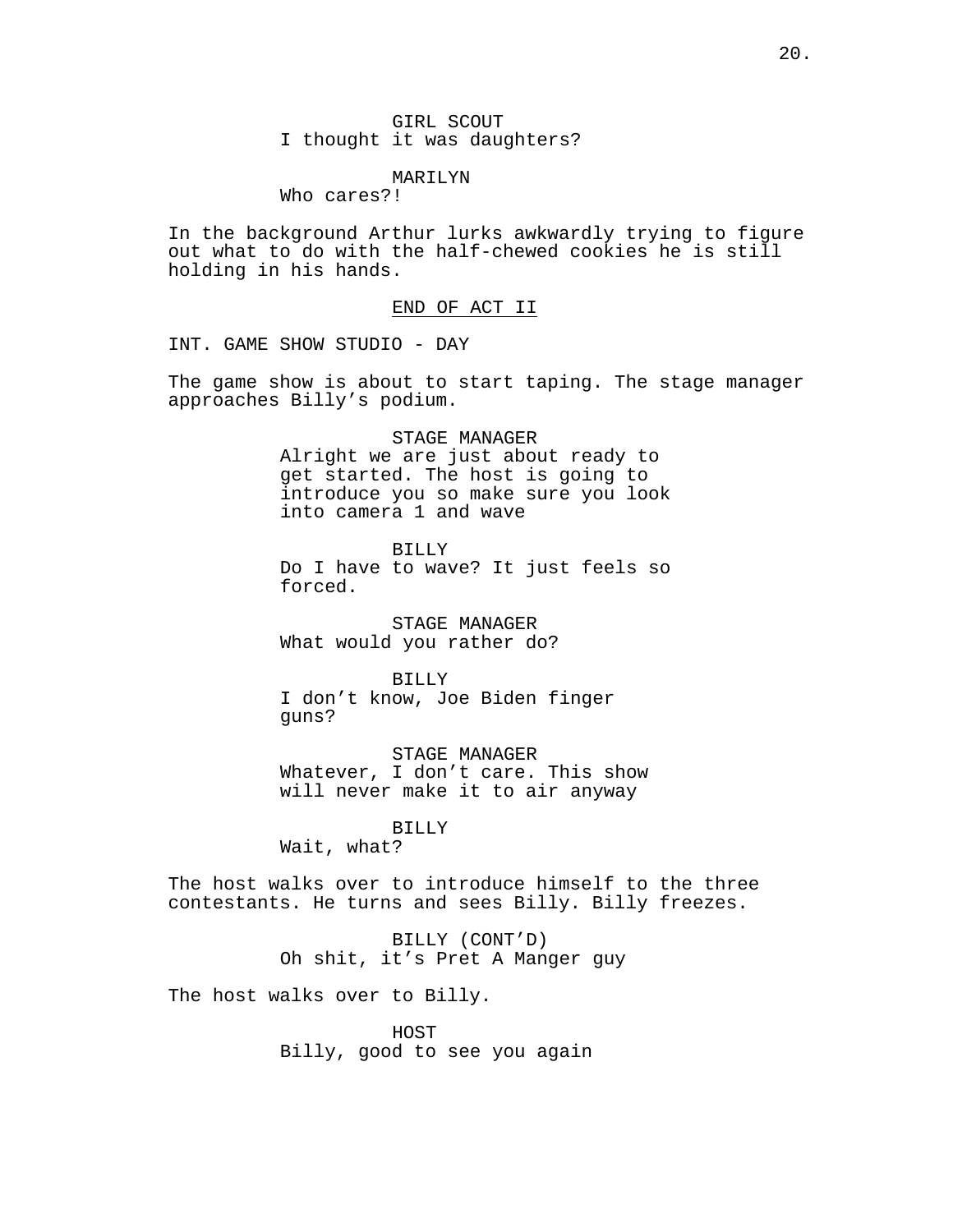#### BILLY

Yeah you too. When you said you were a performer I thought you meant very off-broadway or some horrible improv troupe that invites the audience onstage

#### HOST

I actually just got this gig. Pretty cool huh? Although I'm kinda surprised I haven't heard from you since our date. I thought we hit it off really well

#### BILLY

Really? I'm sorry but I didn't have a great time. But it's not just because of you, I'm a really miserable person

HOST It's alright Billy, no hard feelings

BILLY That's good to hear

The host returns back to his spot on the other side of the studio.

> STAGE MANAGER And we are on in 3,2,1...

HOST Hello everyone and welcome to "Pop Goes the Culture"

Billy rolls his eyes and groans off camera.

HOST Lets meet our three contestants

The host walks over to the contestants behind their podiums.

HOST (CONT'D) Why don't you tell us your name and what you do

CONTESTANT 1 My name is Jenny and I'm a high school teacher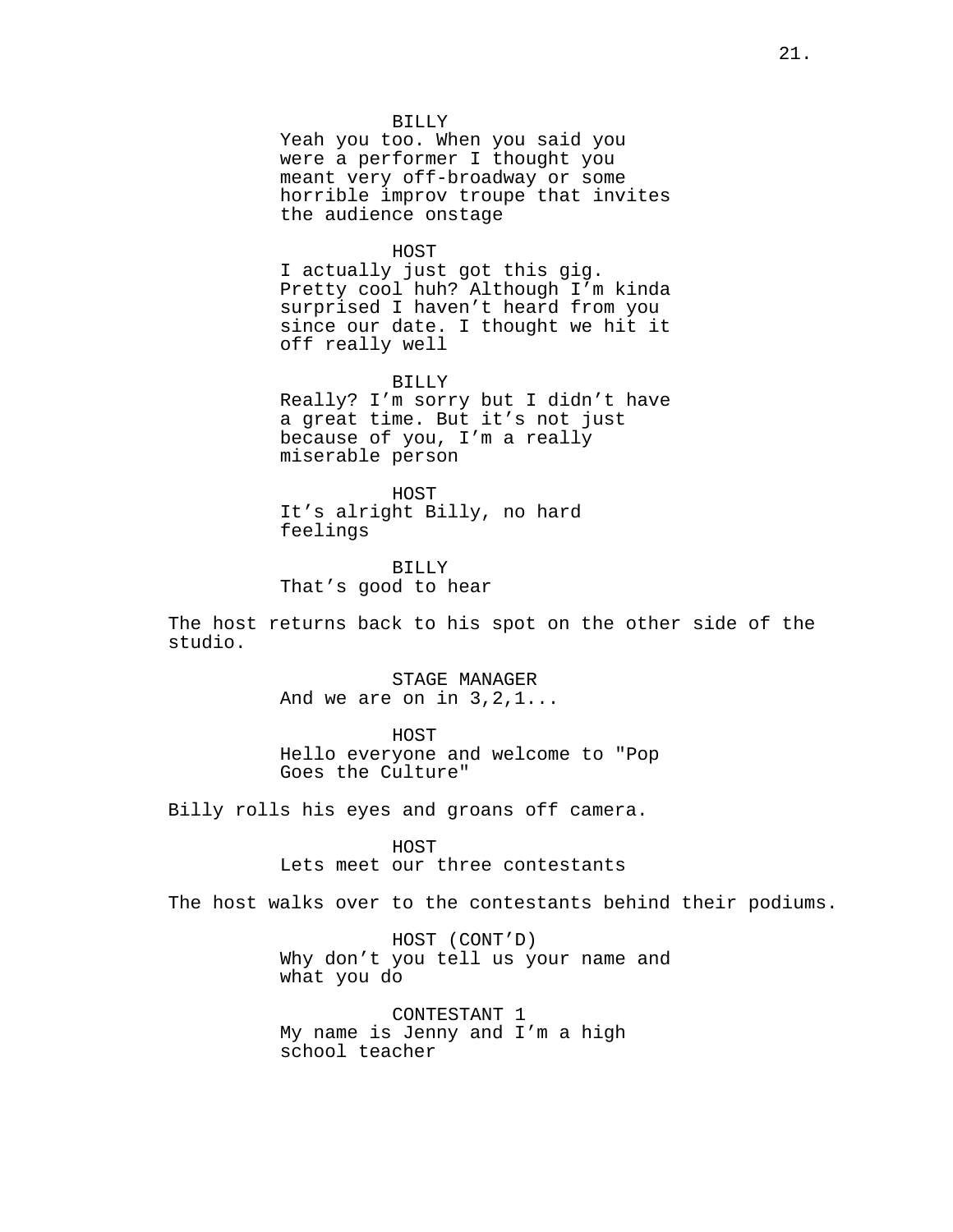CONTESTANT 2 I'm Jacob and I write fan fiction for Fuller House

Billy is staring at contestant 2 looking appalled when the camera cuts to him.

> **BILLY** Oh, I'm Billy and I'm a comedian

HOST Really? why don't you tell us a joke!

BILLY I'd rather not

HOST Well, some comedian huh? Seems like you're the joke. Anyway it's time for our first round "Who's that actor?"

CUT TO:

INT. SUBWAY TRAIN - EVEN LATER

Things on the subway train have escalated. A woman is eating her hair. The tourists are still taking selfies. Julie is now standing up and her stomach is growling loudly.

> JULIE I've never been this hungry in my life. I would do nasty things for an Olive Garden breadstick right now. Like "congratulate Casey Affleck on his Oscar" nasty

Julie starts to feel around in her bag and suddenly her face lights up. She pulls out the crumbled chocolate chip cookie she stole earlier.

> JULIE (CONT'D) If I had cell service I would so be tweeting hashtag blessed ironically and then probably delete it later!

Julie suddenly notices a young girl crying to her mother.

MOTHER I know you're hungry sweetheart, we'll get out of here soon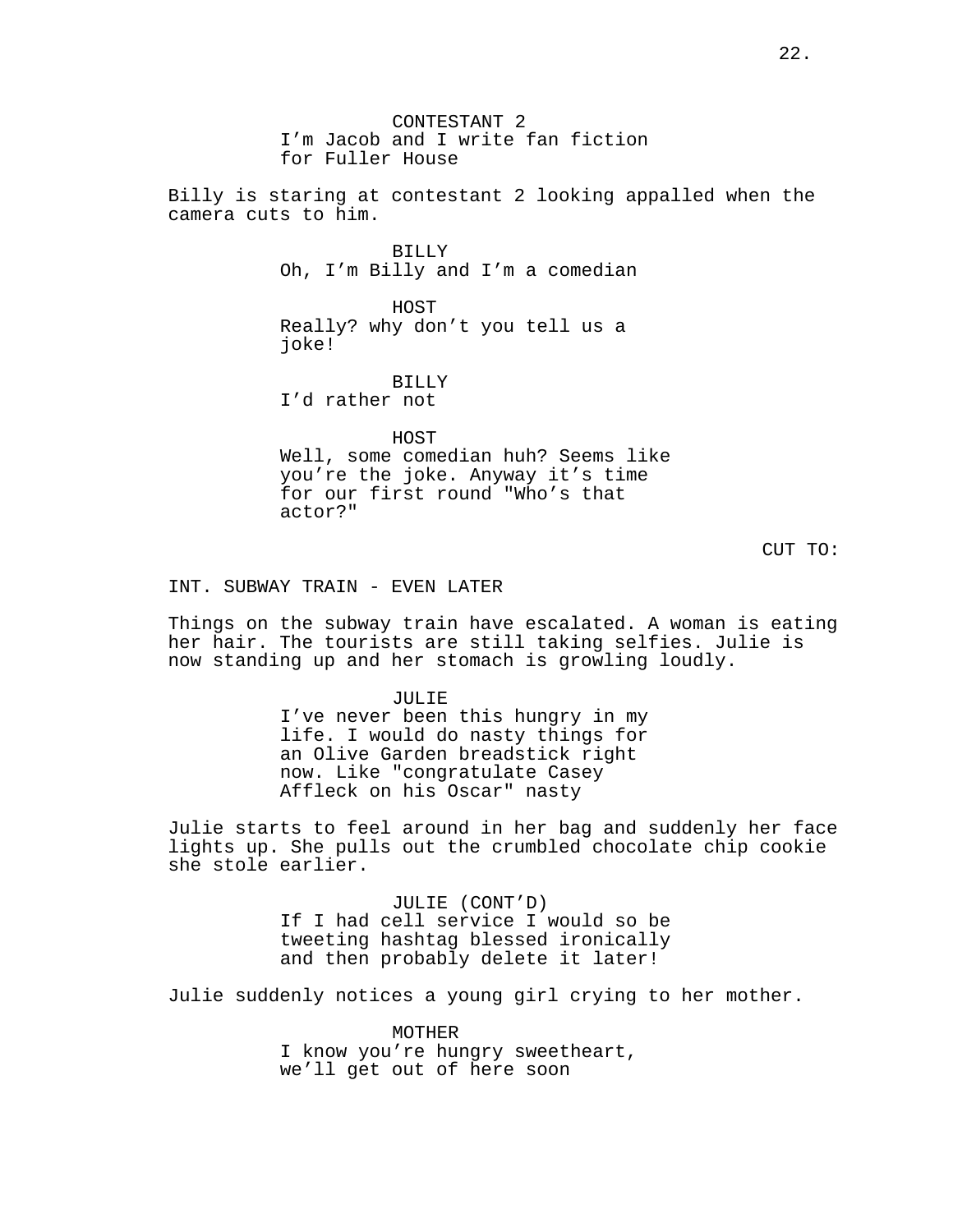Julie tries to hid the cookie and eat it without anyone noticing. The same guy who called her out for having a working phone notices.

# MAN Hey! Kathy Griffin has food!

Everyone on the train turns to stare at Julie.

#### JULIE

No I don't

MAN Then what's that in your hand?

Before Julie can come up with a lie the mother and daughter approach her.

> MOTHER Ms. Griffin, please my daughter's blood sugar is very low

# JULIE

I'm not--

Julie stops. A lightbulb goes off in her head.

JULIE (CONT'D) Yes, I am Kathy Griffin and no your daughter cannot have my cookie. And remember I am Kathy Griffin

### MAN

What kind of person would deny their food to a child?

JULIE I'll have you know it's not mine, I *stole* this cookie

Everyone on the train glares at her. Panicking Julie shoves the cookie into her mouth. She immediately spits it out because it's too salty.

> JULIE (CONT'D) Mother---

> > CUT TO: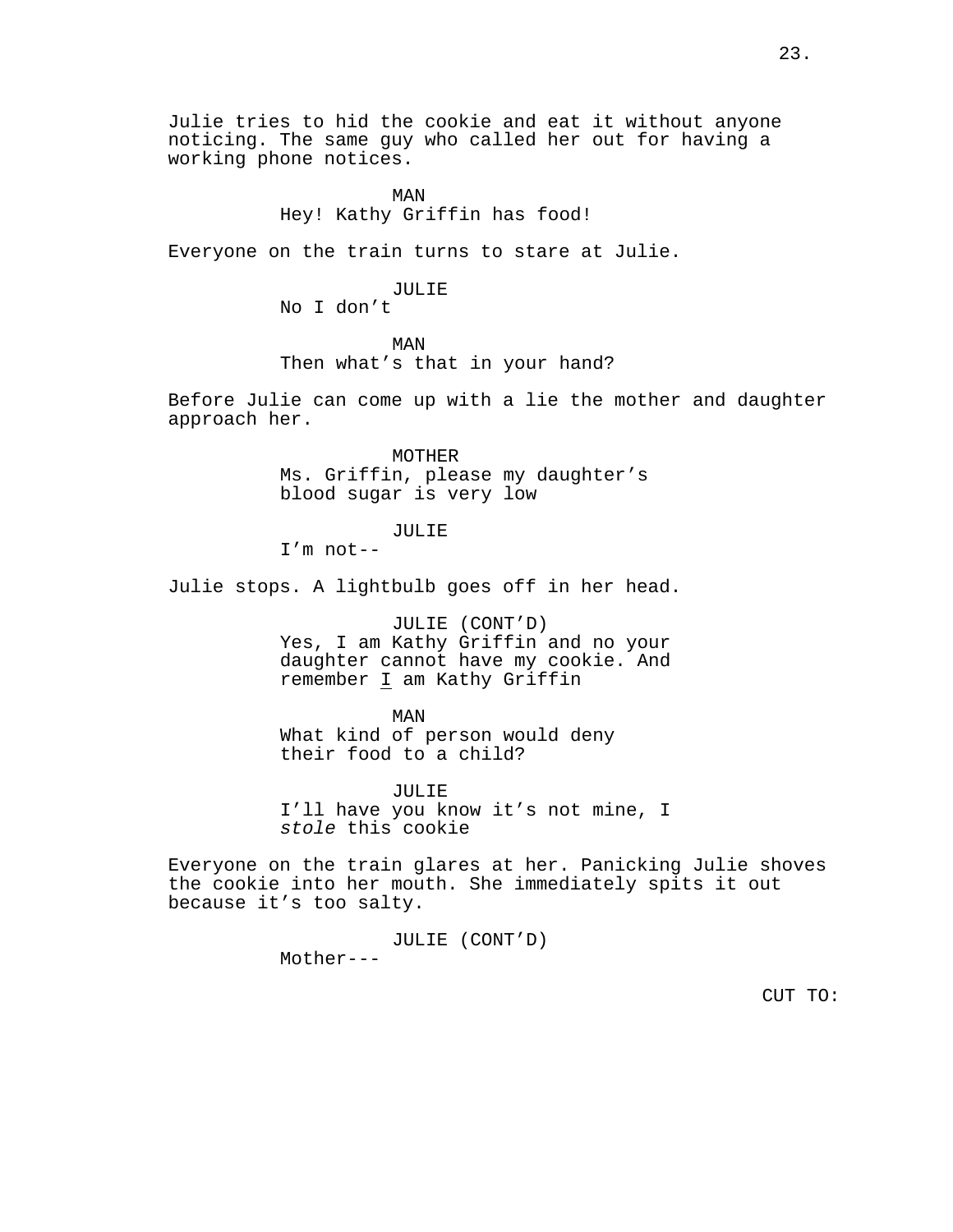# INT. MARILYN'S APARTMENT - DAY

Marilyn is walking the Girl Scouts out of her apartment.

GIRL SCOUT Wait ma'am, you said you would donate money to help our friend

# MARILYN

That's before you tried to poison me with salt. You didn't hold up your end of the bargain

GIRL SCOUT We could go straight to the police and tell them that you kept us here against our will and forced us into child labor

Marilyn walks back into the kitchen and returns with her checkbook.

# MARILYN

Alright girls here's the money. Give it to your little friend in the hospital or use it to buy booze and drugs I don't care. Just keep your stupid little mouths shut. Understood?

The girls all nod.

MARILYN (CONT'D) Alright. Now out!

The girls all start walking out the door. Marilyn calls out after them.

MARILYN (CONT'D)

You know, statistically at least 1 of you is going to have a baby in the bathroom at your prom!

# ARTHUR

If I wasn't dating your daughter I would never believe that you're a mother.

MARILYN Thank you Arthur, that's very sweet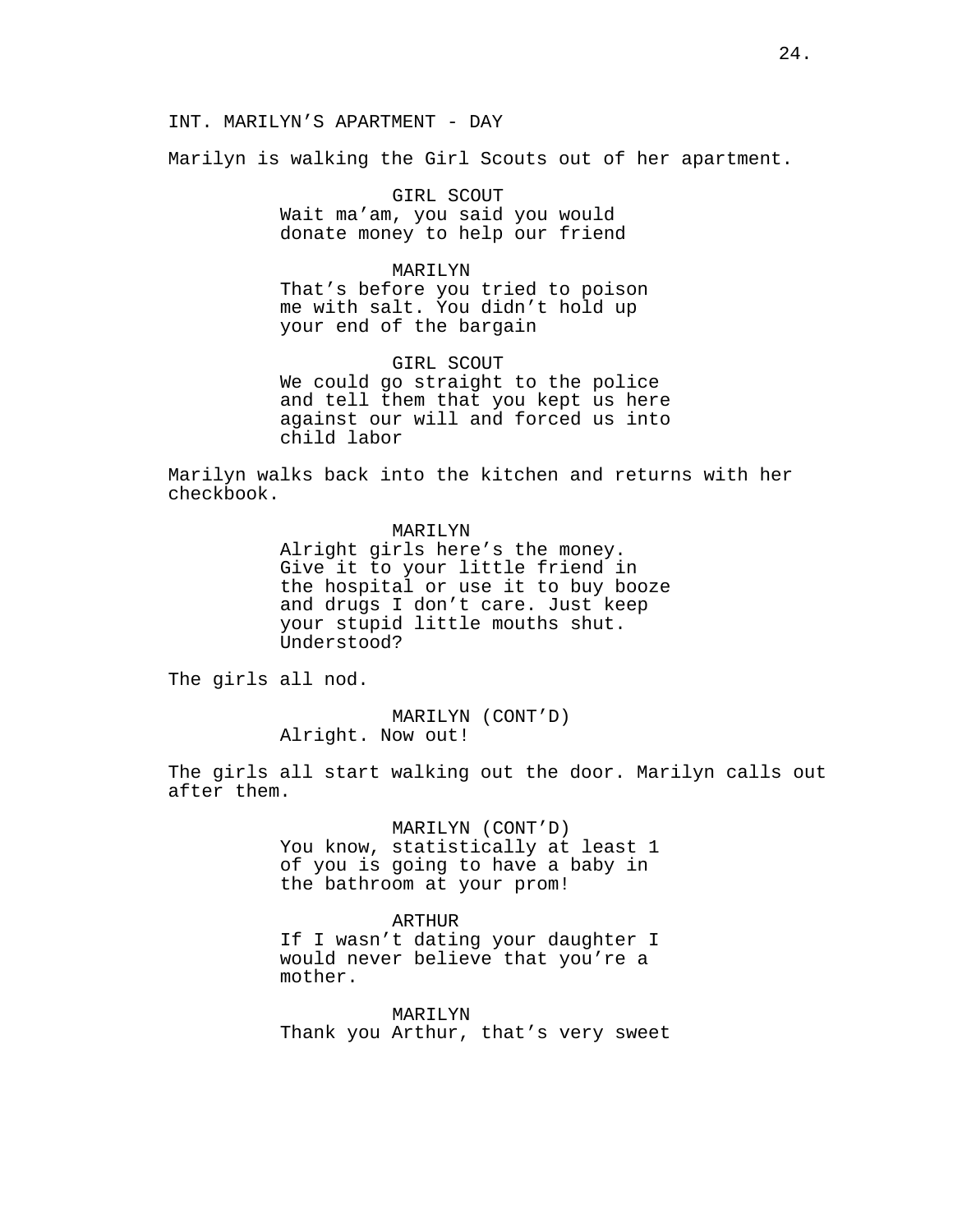MARILYN (CONT'D) Well, at least dogs like salt. Right?

CUT TO:

INT. GAME SHOW STUDIO

We are mid game and the host is asking questions. The scoreboard behind the contestants shows that Billy has 35 points, Jenny has 450 and Jacob has 525

> HOST This next question is for Jenny. The former celebrity couple "Bradgelina" was made up of which two people?

JENNY Brad Pitt and Angelina Jolie

HOST

Correct!

Her point score on the board behind them goes up.

HOST (CONT'D) Jacob, which of the following celebrities are not related? Miley Cyrus and Billy Ray Cyrus, Bruce Willis and Rumer Willis, or James Franco and Sandra Bullock?

JACOB James Franco and Sandra Bullock

HOST

Correct!

Jacob's points go up on the screen behind him.

BILLY That was the easiest question ever, why am I getting all the impossible ones?!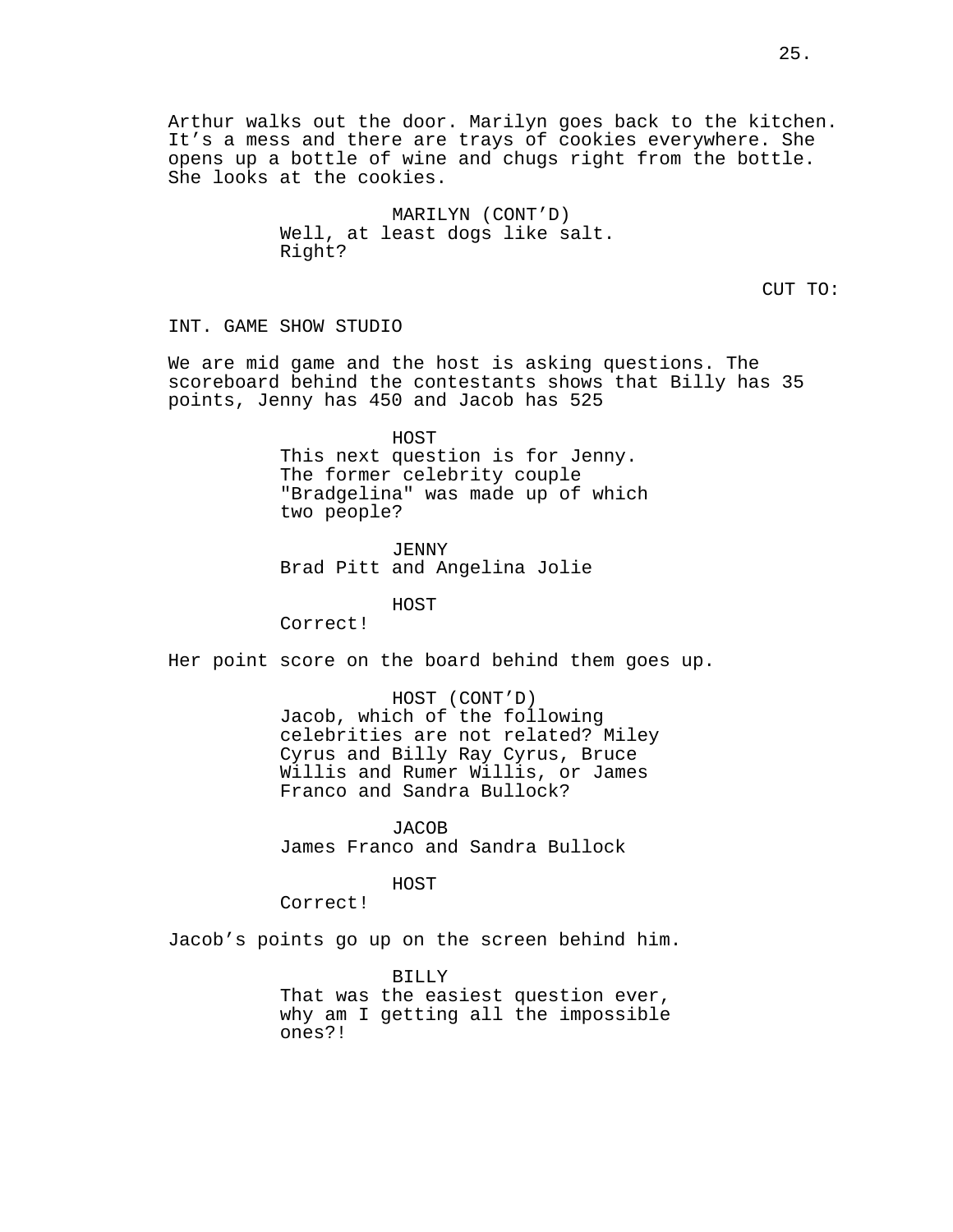HOST

Here's one for you, which Star Wars movie is the best?

BILLY

The first?

HOST I'm sorry the answer we were looking for was the second one

BILLY But that's just an opinion! Not a fact!

Billy's points go down on the screen.

HOST Alright, Jenny what is Meryl Streep's last name?

BILLY

This show is obviously rigged and you're giving me impossible questions on purpose because you're mad at me for not wanting to go on a second date. You know what, I may technically be "not working" or as some call it "freelancing" right now but I don't need this

Billy walks angrily off the set.

BILLY (CONT'D) I'm Katherine Heigl, dammit!

CUT TO:

INT. SUBWAY TRAIN - NIGHT

Julie is sitting now with her head resting on an older man next to her. He sneezes on her and she wakes up. Suddenly the train starts moving. Everyone cheers, Julie starts to cry tears of joy.

> JULIE I'm free. Kathy Griffin is free!

A young guy hits Julie in the head with his backpack as he swings it onto his back.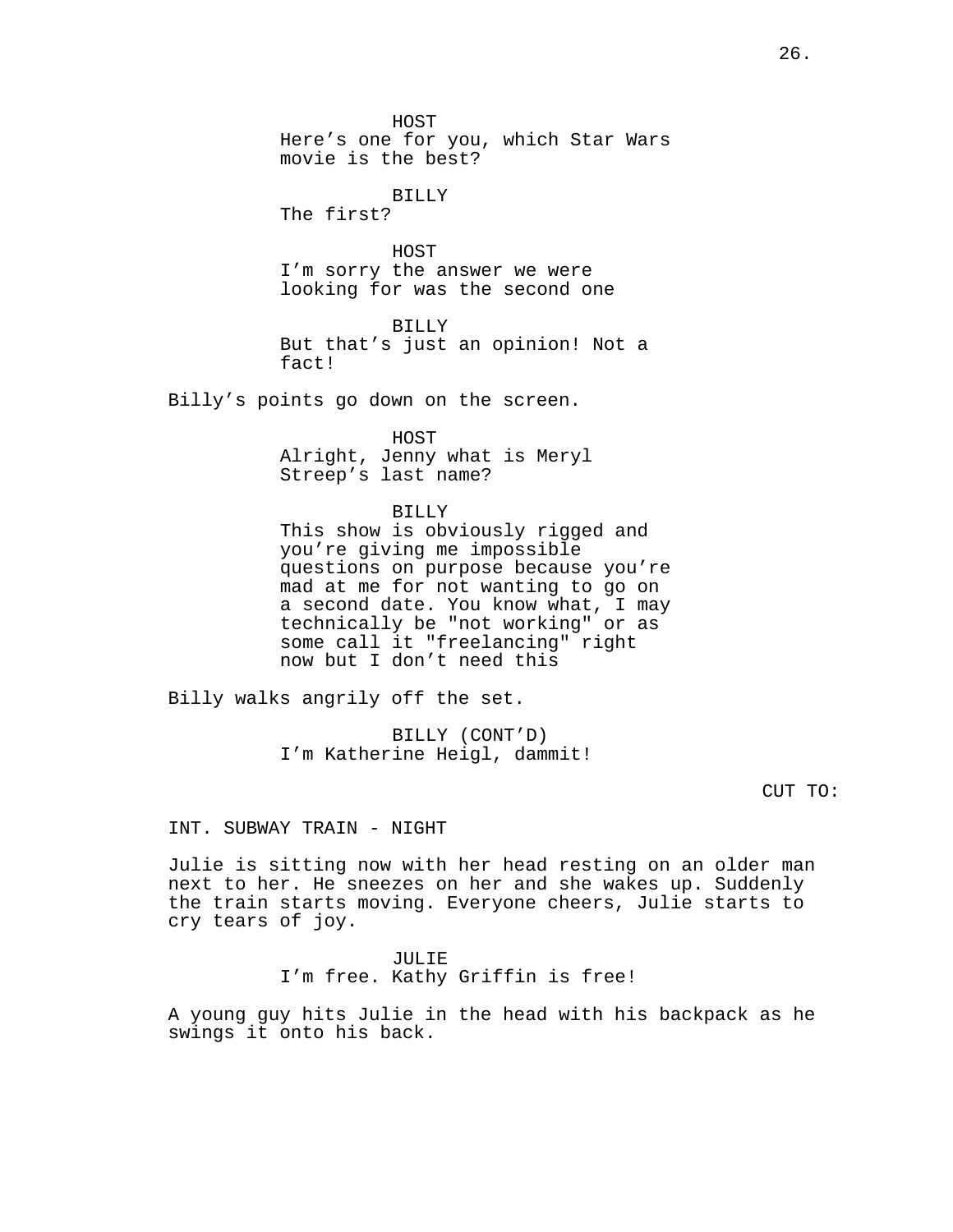JULIE (CONT'D) I don't even care. I've never been happier

TRAIN OPERATOR (V.O) The next stop is 42nd St Bryant Park

JULIE (smiling) Yes. Yes it is

CUT TO:

INT. GREEN ROOM AT STUDIO - NIGHT

Billy is gathering his stuff together and shoving the free food and drinks into his bag. Richard, the man he met earlier walks in.

> RICHARD Billy, I'm so sorry about what happened out there. That was very unprofessional. Don't worry we won't be airing your breakdown

BILLY That was hardly a breakdown. I'm no Charlie Sheen

RICHARD

Well, how can I make it up to you? I'm casting a few other game shows if you want in

BILLY Trust me I'm in no position to turn down a job but like I said earlier, I just don't think I'm game show material

RICHARD Sorry to hear that. Good luck Billy

Billy sighs and walks out the door.

CUT TO: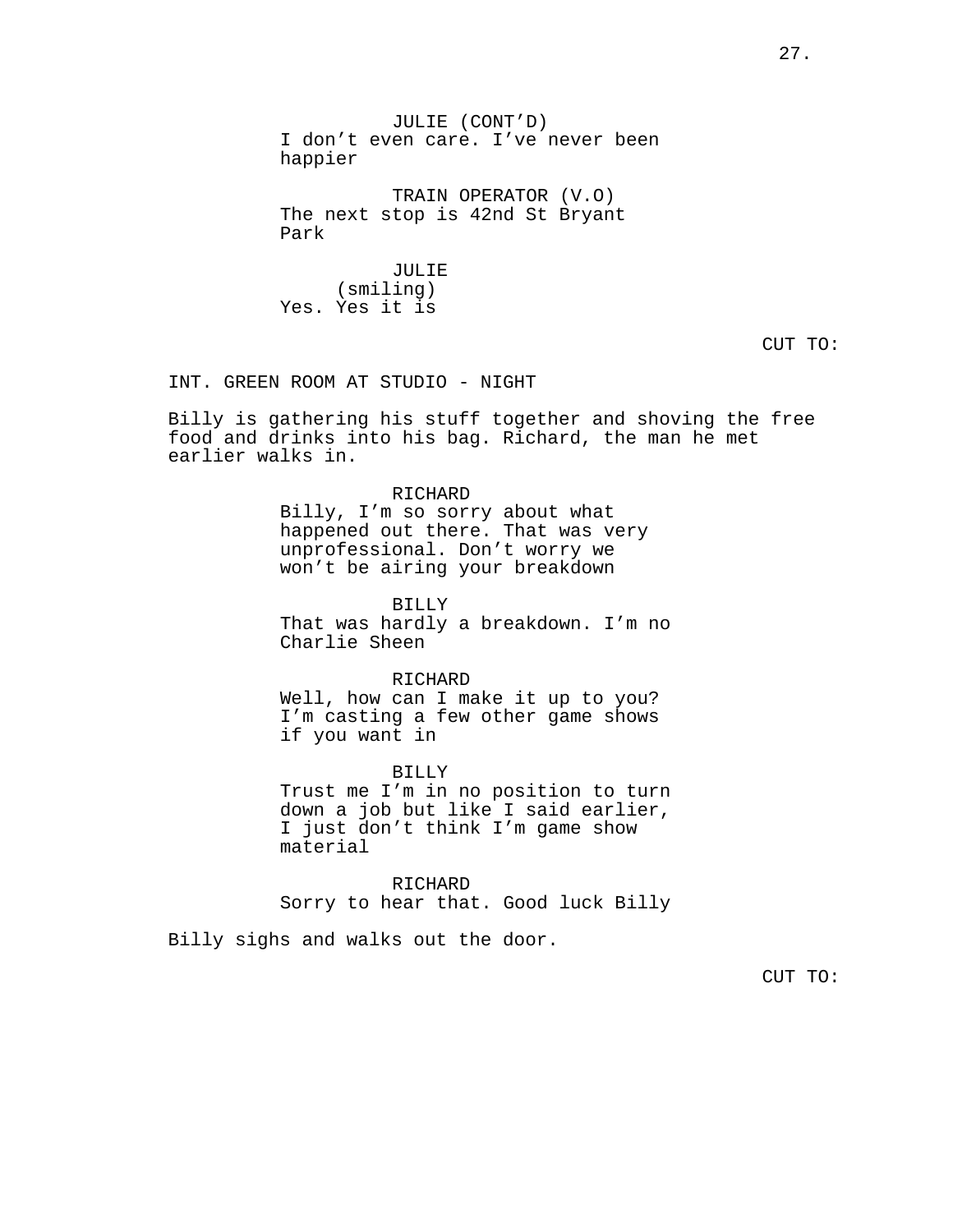Julie is crawling on her hands and knees up the subway steps towards the street. Once at the top she kisses the ground and laughs crazily. People are staring. Billy appears, concerned.

> **BILLY** Julie? Are you okay? I've been waiting here for a half hour

JULIE I'm great! I'm above ground! I've never felt more alive!

Julie's stomach growls loudly. Both her and Billy look down at it.

> JULIE (CONT'D) I almost forgot how hungry I was

BILLY That's the first sign of starving to death

JULIE I bet I lost at least 5 pounds down there

BILLY At least. Here I stole you some food from the green room

He starts pulling it out of his bag.

JULIE Oh yeah how was the gay show?

BILLY Not gay show, game show

JULIE Oh that makes more sense

BILLY It was horrible just like everything else in the world

# JULIE

Amen to that

Billy pulls out a napkin with a breadstick inside.